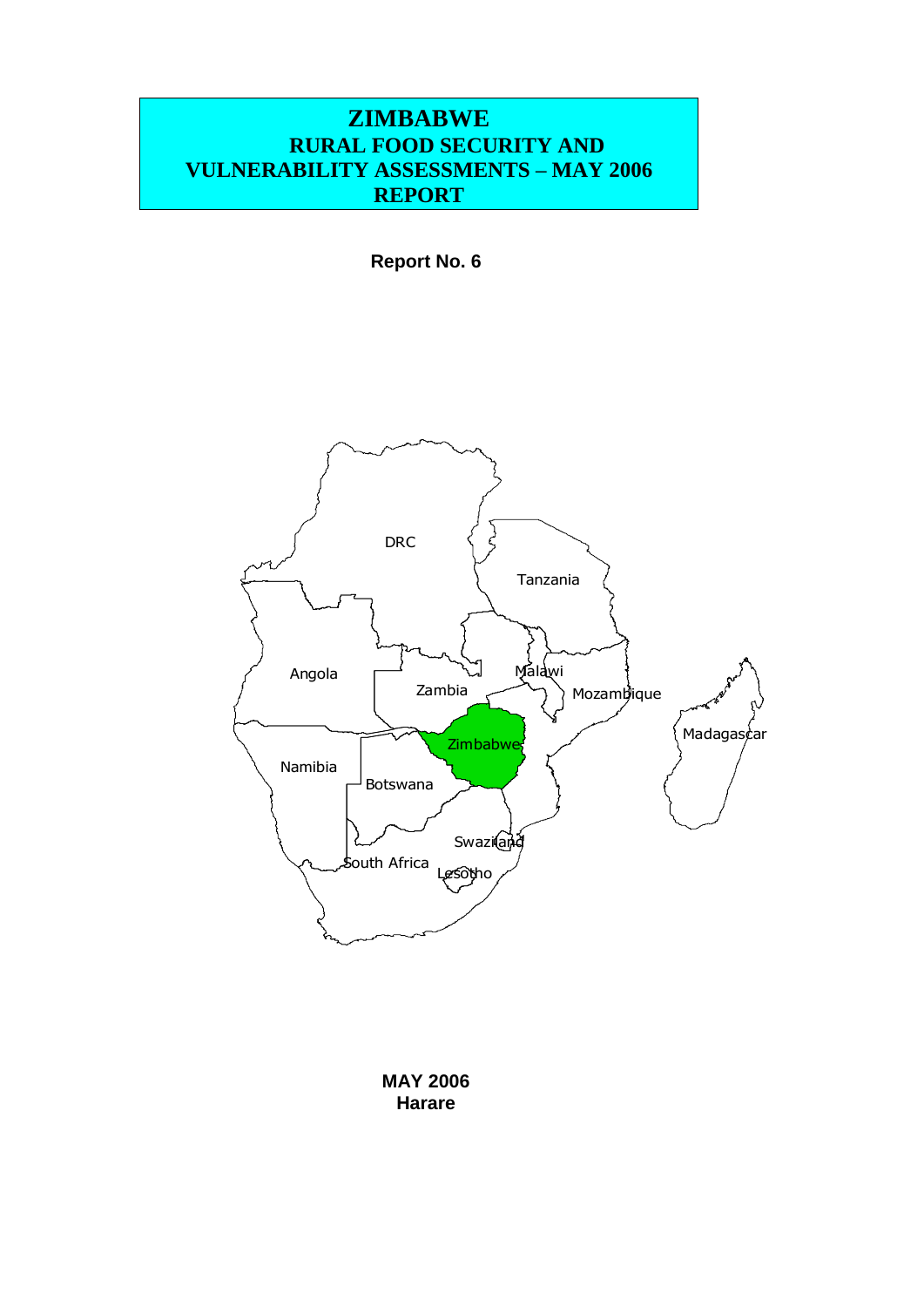Prepared in collaboration with SIRDC – Food and Nutrition Council; Ministry of Agriculture- AREX and NEWU, Ministry of Health and Child Welfare, Ministry of Local Government, Public Works and Urban Development, CSO, UNWFP, FAO, UNICEF, OCHA-UNDP, FEWSNET, SC(uk) and UZ

With financial support from Government of Zimbabwe, UNWFP, UNICEF, FAO, FEWSNET and SADC FANR RVAC

**For more information contact: Food and Nutrition Council a[t fnc@sirdc.ac.zw;](mailto:%20%20fnc@sirdc.ac.zw) Tel: 263 4 860320-9, Fax:263 4 860358**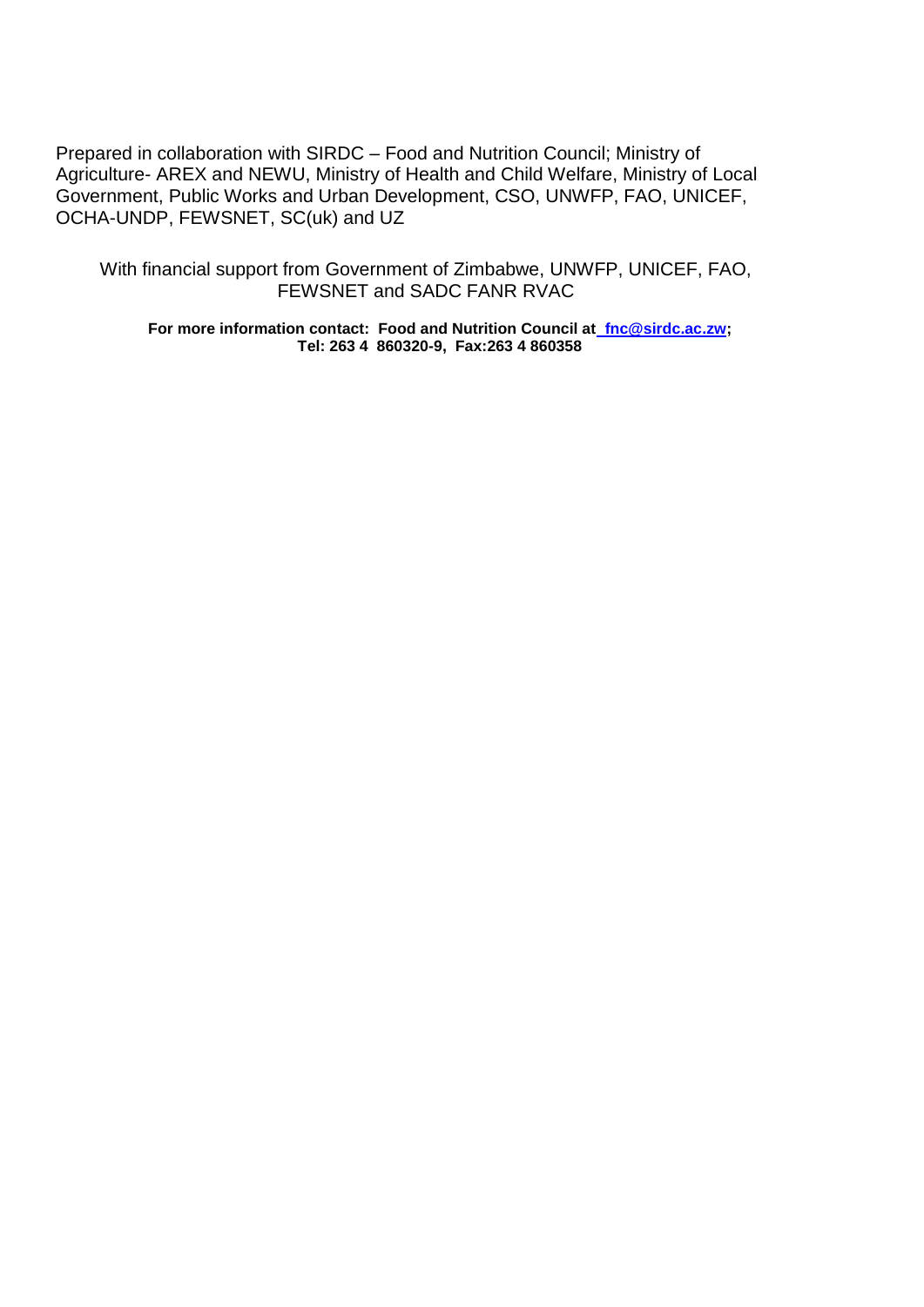### **Table of Contents**

| 1.0                                                                                     |
|-----------------------------------------------------------------------------------------|
| 1.1                                                                                     |
| 1.2                                                                                     |
| 2.0                                                                                     |
| 3.0                                                                                     |
| 3.1                                                                                     |
| 3.2                                                                                     |
| 3.3                                                                                     |
| 3.4                                                                                     |
| 3.5                                                                                     |
| 3.6                                                                                     |
| 3.7                                                                                     |
| 3.8                                                                                     |
| 3.9                                                                                     |
| 3.10                                                                                    |
| 3.11                                                                                    |
| 3.12                                                                                    |
| 3.13                                                                                    |
| 4.0                                                                                     |
| 4.1                                                                                     |
| 4.2                                                                                     |
| 4.3                                                                                     |
| 4.4                                                                                     |
| 4.5                                                                                     |
| 4.6                                                                                     |
| Annex 1: Number of Food Insecurity People by District in the 2006/07 Marketing Year  19 |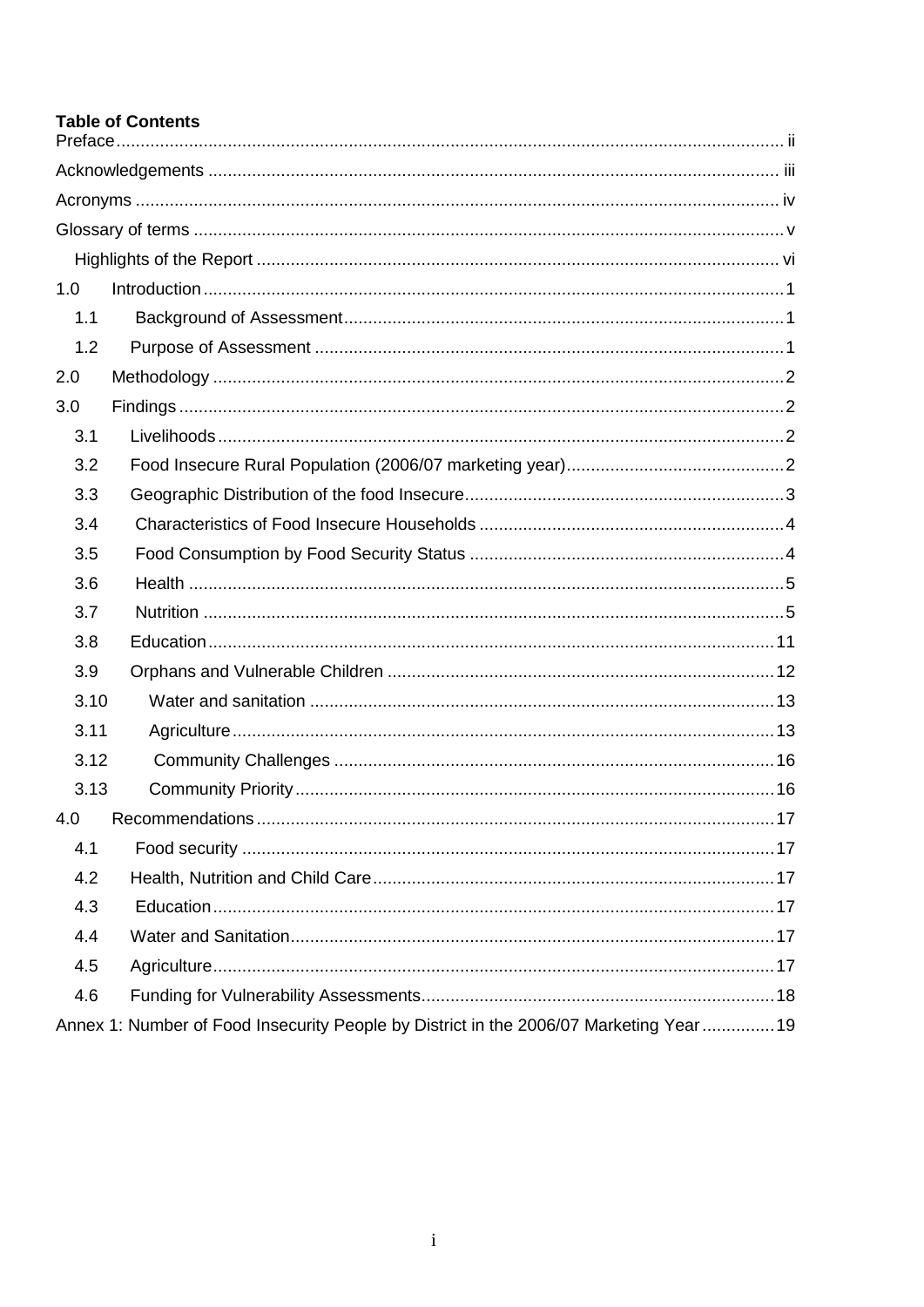### <span id="page-3-0"></span>**Preface**

The May 2006 Zimbabwe Food Security and Vulnerability Assessment Report presents the detailed results of the fifth rural food security and vulnerability assessment conducted by the Zimbabwe Vulnerability Assessment Committee (ZimVAC) which is a sub committee of Poverty Eradication and Social Services Delivery Development Action Committee (PESSA). This sub Committee is chaired by the Food and Nutrition Council (FNC), which is part of the Scientific and Industrial Research Centre (SIRDC). These annual assessments started in August 2002 with technical support and part funding from the SADC Food Agriculture and Natural Resources (SADC-FANR) Regional Vulnerability Assessment Committee (RVAC). This followed the SADC Ministers of Agriculture meeting in 2001, which set out a medium term strategy to combat food insecurity in the region.

To date, four rural and one urban food security and Vulnerability Assessments (VA) have been carried out in Zimbabwe. These assessments have increasingly become an important instrument for understanding and updating food security and vulnerability information in the country. They have provided the Government and other stakeholders with vital information for policy formulation, planning, decision-making, evaluation and research at both national and sub-national levels. The Ministries of Health and Child Welfare as well as Public Service, Labour and Social Welfare and the development partners have been using the VA reports for targeting their intervention programmes.

This report seeks to further guide interventions in areas where issues concerning food availability, accessibility and utilisation, education, household health, water and sanitation have gone below acceptable levels.

It also provides highlights and major findings in line with the specific objectives of the assessments, defines methodology used in both data collection and analysis. It goes on to address sectoral issues like health and nutrition, child protection, water and sanitation, education and agriculture and then concludes with recommendations.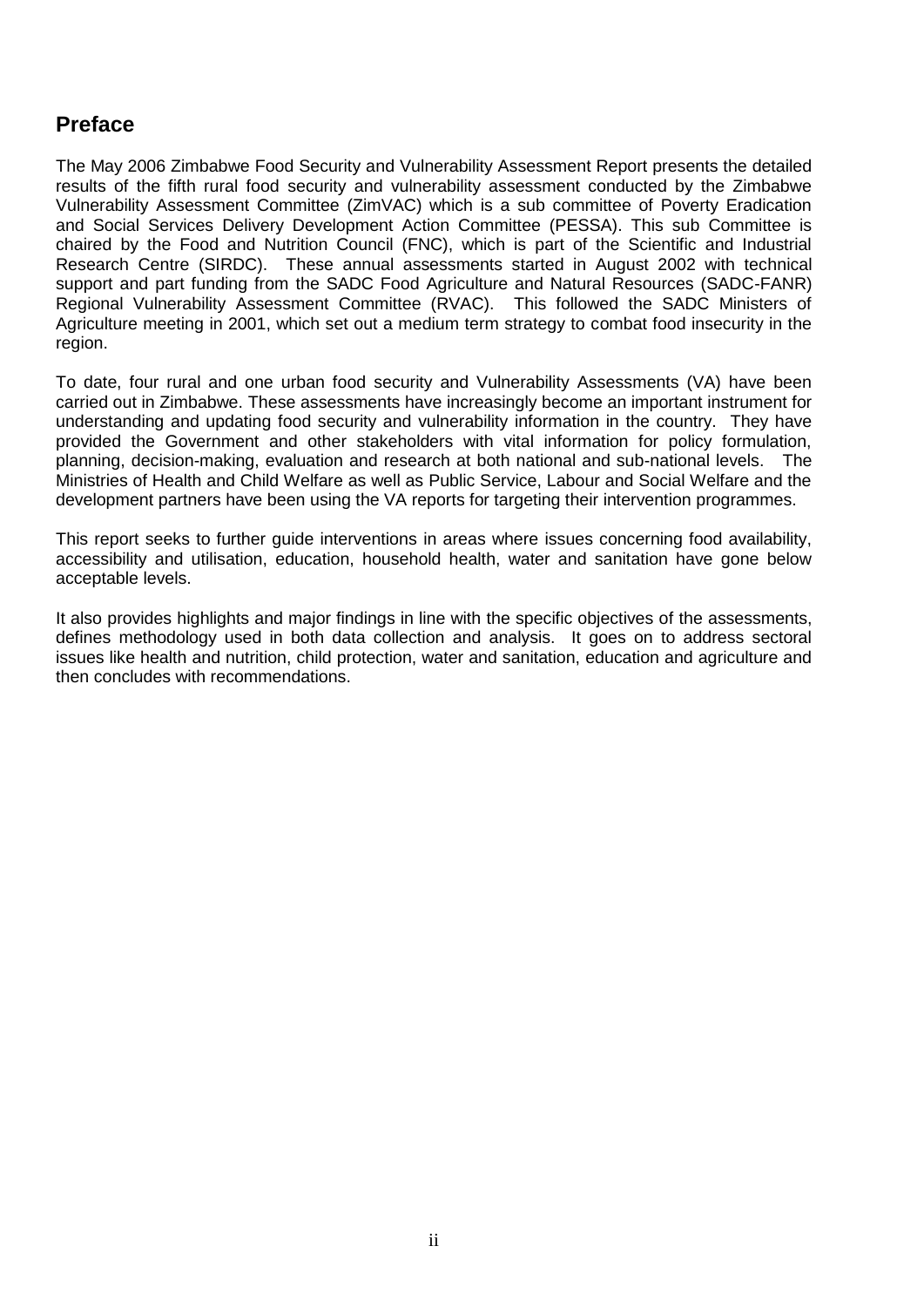# <span id="page-4-0"></span>**Acknowledgements**

These assessments were made possible through the generous financial and in-kind contributions made by:

- Government of Zimbabwe
	- o Scientific and Industrial Research Development Centre
	- o Ministry of Agriculture AREX & NEWU
	- o Ministry of Health and Child Welfare
	- o Ministry of Local Government, Public Works and Urban Development
	- o Central Statistics Office
- UN Agencies
	- o UNWFP
	- o UNICEF
	- o FAO
	- o OCHA UNDP
- NGOS
	- o Save the Children (UK)
	- o Famine Early Warning System Network (FEWSNET)
- **Others** 
	- o University of Zimbabwe
	- o SADC Regional Vulnerability Assessment Committee

Field researchers were drawn from Government, NGOs and UN Agencies.

ZimVAC acknowledges this invaluable support from these organizations. Last but not the least, we would also like to acknowledge the support of our communities. This assessment would not have been possible without their corporation and participation.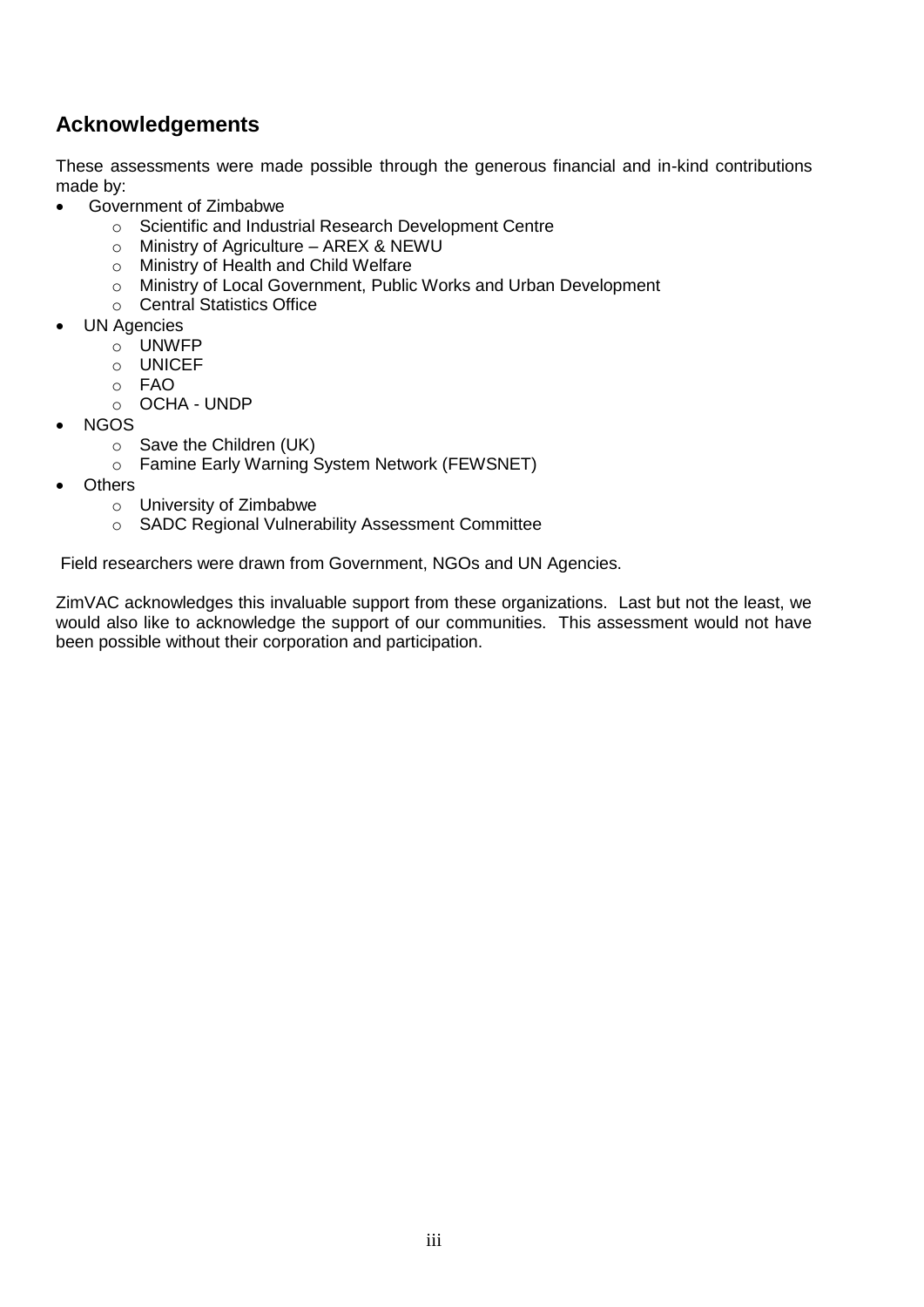# <span id="page-5-0"></span>**Acronyms**

| AREX           | Agricultural, Research, and Extension Service                       |  |  |
|----------------|---------------------------------------------------------------------|--|--|
| <b>BEAM</b>    | <b>Basic Education Assistance Module</b>                            |  |  |
| BMI            | Body Mass Index                                                     |  |  |
| CSO            | <b>Central Statistical Office</b>                                   |  |  |
| EA             | <b>Enumeration Area</b>                                             |  |  |
| <b>EHHs</b>    | <b>Elderly Headed Household</b>                                     |  |  |
| FANR           | Food, Agriculture and Natural Resources                             |  |  |
| <b>FAO</b>     | Food and Agricultural Organization                                  |  |  |
| <b>FEWSNET</b> | <b>Famine Early Warning System Network</b>                          |  |  |
| FEZ            | Food Economy Zone                                                   |  |  |
| <b>FHHs</b>    | <b>Female Headed Household</b>                                      |  |  |
| <b>FNC</b>     | <b>Food and Nutrition Council</b>                                   |  |  |
| <b>GMB</b>     | <b>Grain Marketing Board</b>                                        |  |  |
| GoZ            | Government of Zimbabwe                                              |  |  |
| <b>HBC</b>     | Home Based Care                                                     |  |  |
| <b>HHs</b>     | Households                                                          |  |  |
| LBVA           | Livelihoods Based Vulnerability Analysis                            |  |  |
| MHHs           | Male Headed Households                                              |  |  |
| <b>OVC</b>     | Orphaned and Vulnerable Children                                    |  |  |
| OCHA           | Office for the Co-ordination of Humanitarian Affairs                |  |  |
| <b>PESSA</b>   | Poverty Eradication and Social Services Delivery Development Action |  |  |
|                | Committee                                                           |  |  |
| <b>RVAC</b>    | <b>Regional Vulnerability Assessment Committee</b>                  |  |  |
| <b>SADC</b>    | Southern Africa Development Community                               |  |  |
| SC (UK)        | Save the Children United Kingdom                                    |  |  |
| <b>SIRDC</b>   | Scientific and Industrial Research and Development                  |  |  |
|                | Centre                                                              |  |  |
| UNDP           | United Nations Development Programme                                |  |  |
| <b>UNICEF</b>  | United Nations Children's Education Fund                            |  |  |
| <b>UNWFP</b>   | United Nations World Food Programme                                 |  |  |
| <b>VAC</b>     | <b>Vulnerability Assessment Committee</b>                           |  |  |
| ZimVAC         | Zimbabwe Vulnerability Assessment Committee                         |  |  |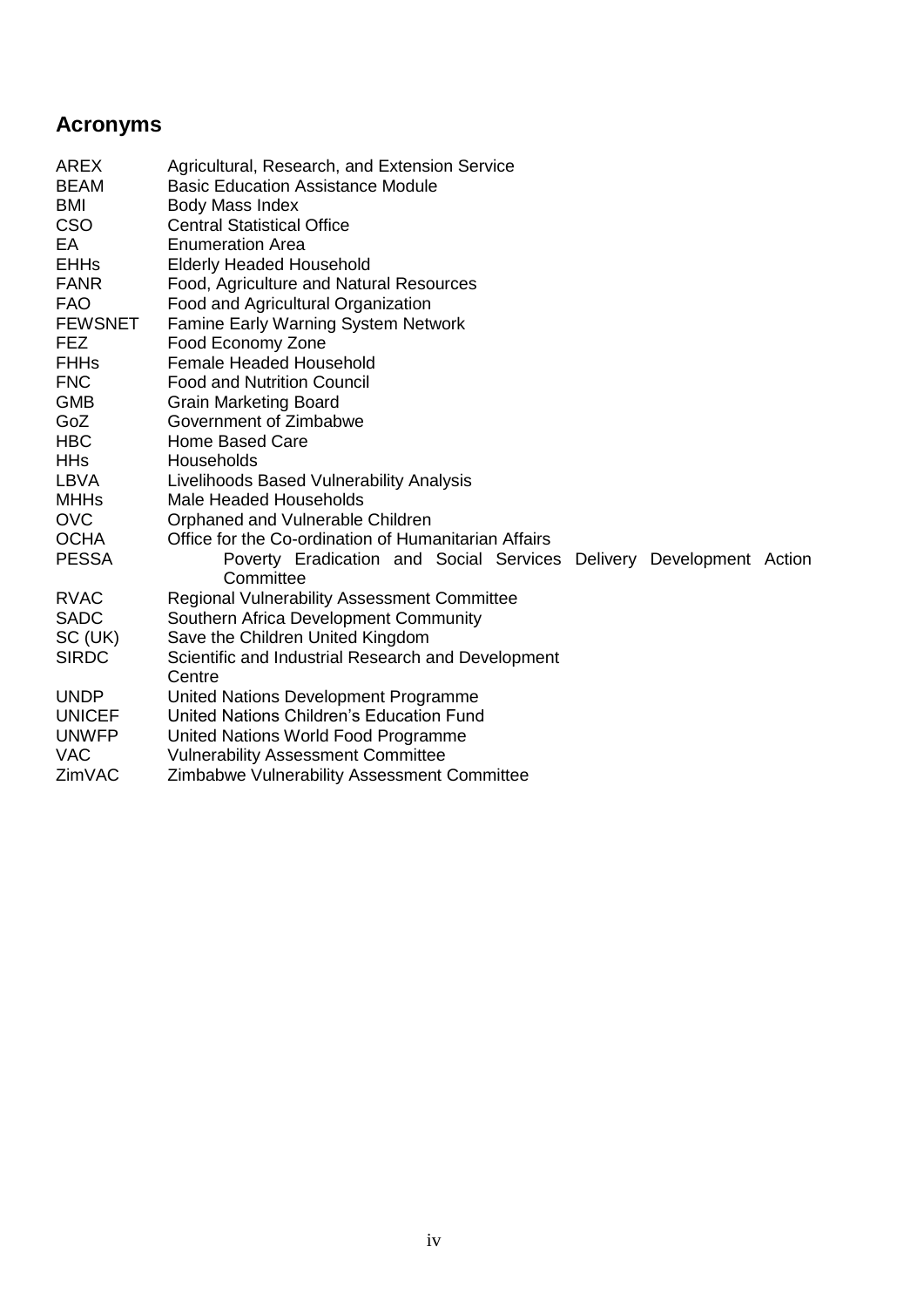## <span id="page-6-0"></span>**Glossary of terms**

| <b>BMI</b>                    | Weight for Height squared. The cut-off points for underweight and                                                                                                                                   |  |  |  |  |  |  |  |  |
|-------------------------------|-----------------------------------------------------------------------------------------------------------------------------------------------------------------------------------------------------|--|--|--|--|--|--|--|--|
| Child                         | overweight are <18.50 and > 25.00 respectively.<br>A person aged between 0-17 yrs                                                                                                                   |  |  |  |  |  |  |  |  |
|                               |                                                                                                                                                                                                     |  |  |  |  |  |  |  |  |
| Chronically ill               | A person who has been ill to the extent of being unable to do normal<br>activities around the house for at least 3 months of the past 12 months                                                     |  |  |  |  |  |  |  |  |
| <b>Coping Strategy</b>        | Coping strategies refer to the specific efforts that people employ to reduce or<br>minimize stressful situations.                                                                                   |  |  |  |  |  |  |  |  |
| <b>Dietary Diversity</b>      | Is the number of different foods consumed over a given period of time. A 7-<br>day recall period was used in this assessment.                                                                       |  |  |  |  |  |  |  |  |
| <b>Food Consumption Index</b> | A measure of dietary diversity of the household. Households that<br>consume a less diversified diet have a low FCI and are likely to be food                                                        |  |  |  |  |  |  |  |  |
|                               | insecure.                                                                                                                                                                                           |  |  |  |  |  |  |  |  |
| Food Economy Zone             | A geographical area in which people obtain food in more or less the same<br>ways.                                                                                                                   |  |  |  |  |  |  |  |  |
| Food Insecure Households      | Households that will not be able to meet their daily minimum energy                                                                                                                                 |  |  |  |  |  |  |  |  |
|                               | requirements of 2100 Kcals per person (of which at least 70 percent will be<br>from cereals), at all times during the April 2006 to March 2007 period.                                              |  |  |  |  |  |  |  |  |
| <b>Food Secure Households</b> | Households that will be able to meet their daily minimum energy                                                                                                                                     |  |  |  |  |  |  |  |  |
|                               | requirements of 2100 Kcals per person (of which at least 70 percent will be<br>from cereals), at all times during the April 2006 to March 2007 period.                                              |  |  |  |  |  |  |  |  |
| <b>Food Security</b>          | Access to adequate food through own production, purchases and direct<br>sources for productive and healthy living at all times.                                                                     |  |  |  |  |  |  |  |  |
| <b>Head of Household</b>      | The key decision maker in the household as perceived by the respondent.                                                                                                                             |  |  |  |  |  |  |  |  |
| Household                     | A group of people living and eating together whether or not they are related<br>by blood or marriage.                                                                                               |  |  |  |  |  |  |  |  |
| Livelihoods Based             |                                                                                                                                                                                                     |  |  |  |  |  |  |  |  |
| <b>Vulnerability Analysis</b> | Acknowledges that access to food is not exclusively related to food<br>production or availability, but also the ability of people to purchase and use<br>other food entitlements at their disposal. |  |  |  |  |  |  |  |  |
| Livelihoods                   | All the activities that the households engage in to earn a living.                                                                                                                                  |  |  |  |  |  |  |  |  |
| Stunting                      | Height for Age, A prevalence exceeding 29 percent (WHO, 1997) is<br>considered high.                                                                                                                |  |  |  |  |  |  |  |  |
| Underweight                   | Underweight Weight for Age, A prevalence exceeding 19 percent (WHO,<br>1997) is considered high.                                                                                                    |  |  |  |  |  |  |  |  |
| Village                       | An administrative unit headed by the head of village.                                                                                                                                               |  |  |  |  |  |  |  |  |
| Vulnerability                 | The level of exposure of a household or community to particular shock                                                                                                                               |  |  |  |  |  |  |  |  |
|                               | (external vulnerability) and their capacity to cope with that shock (internal<br>vulnerability)                                                                                                     |  |  |  |  |  |  |  |  |
| Wasting                       | Height for Weight, Zimbabwe uses a cut-off point of 7 percent to determine<br>an emergency situation.                                                                                               |  |  |  |  |  |  |  |  |
|                               | The working definition of OVC used in this survey was the following:                                                                                                                                |  |  |  |  |  |  |  |  |
| A child (0-17 years old) $-$  |                                                                                                                                                                                                     |  |  |  |  |  |  |  |  |

- Who is an orphan, that is
	- o Who has lost one or both parents (maternal, paternal or double orphan)
- Who is vulnerable, that is
	- o Lives in a household where at least 1 adult died in the last 12 months
	- o Lives in a household where at least 1 adult was chronically ill for at least 3 months in the last 12 months
	- $\circ$  Lives in a child-headed household (where household head is < 18 years of age)
	- $\circ$  Lives in a household with only elderly adults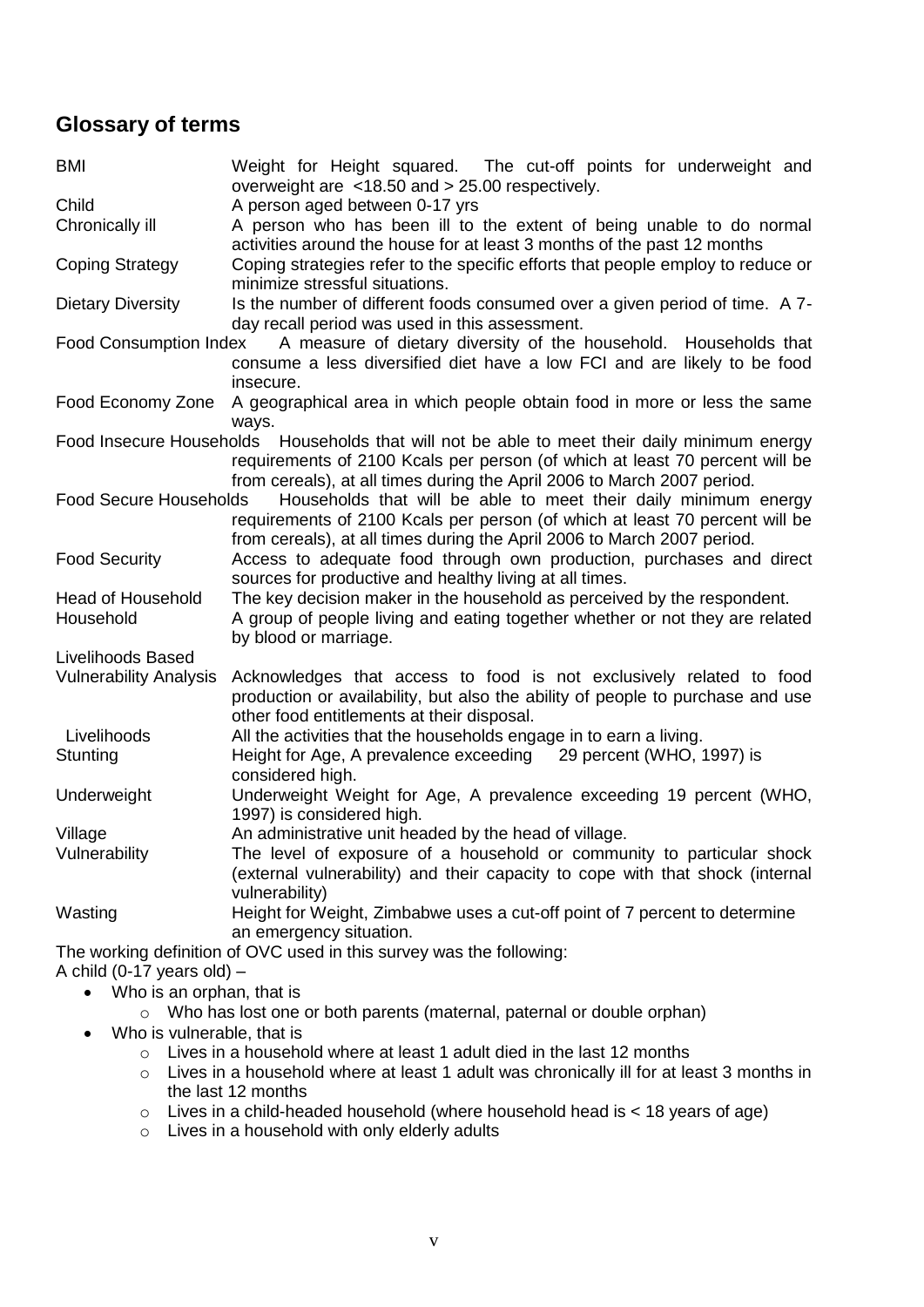# <span id="page-7-0"></span>**Highlights of the Report**

### **Food Security**

- A cumulative total population of 1.4 million people (2.9 million in 2005), which constitutes 17 percent (36 % in 2005) of the rural population, will not be able to meet their household cereal requirements during the 2006/07 marketing year even if cereals was available on the market.
- A total of 91,000 MT (225 455MT in 2005) of maize will be required to meet the household deficit for this population.
- The highest concentration of food insecure people (24% of its rural population) will be in Matabeleland North Province followed by Masvingo (20%) and Matabeleland South (20%).
- The districts identified to have the highest concentration of food insecure people in order of severity (between 30 to 40% of their rural populations) are Chiredzi, Rushinga, Binga, Mudzi, Kariba, and, Hwange. These districts were amongst the top twenty food insecure districts again last year.

## **Characteristics of Food Insecure Households**

The food insecure households are more likely to be:

- Large households with orphans
- Households headed by people with low educational levels
- Households without relatives who assist
- Households with a mentally or physically challenged member
- Households headed by the elderly
- Households with chronically ill head or member

### **Health**

- 23% of the household indicated that they had at least one chronically ill member and most of the chronically ill members were in the economically active age group of 18 – 59 years.
- The main diseases mentioned by households were HIV and AIDS related such as tuberculosis (19%), meningitis (2%) pneumonia (6%) and diarrhoea (6%). Headaches (6.5%), and malaria (9%) were also mentioned and at times these illnesses are possible proxies for HIV and AIDS.

### **Nutrition**

- The current agricultural season is better than the previous one (2004/2005) as most households (88.5%) had a high dietary diversity compared to last year(40%).
- Although wasting has improved overall, children from rural households headed by females were more likely to be wasted.
- Underweight (among under-fives) an indicator of millennium development goals has improved comparing to national results of 2003.
- Stunting which reflects past experiences of a child and also a proxy for socio-economic status, has deteriorated comparing with national results of 2003. This could be a reflection of the hard economic situation that the current has experienced.
- Malnutrition among women of child bearing was worst in Matebeleland South Province.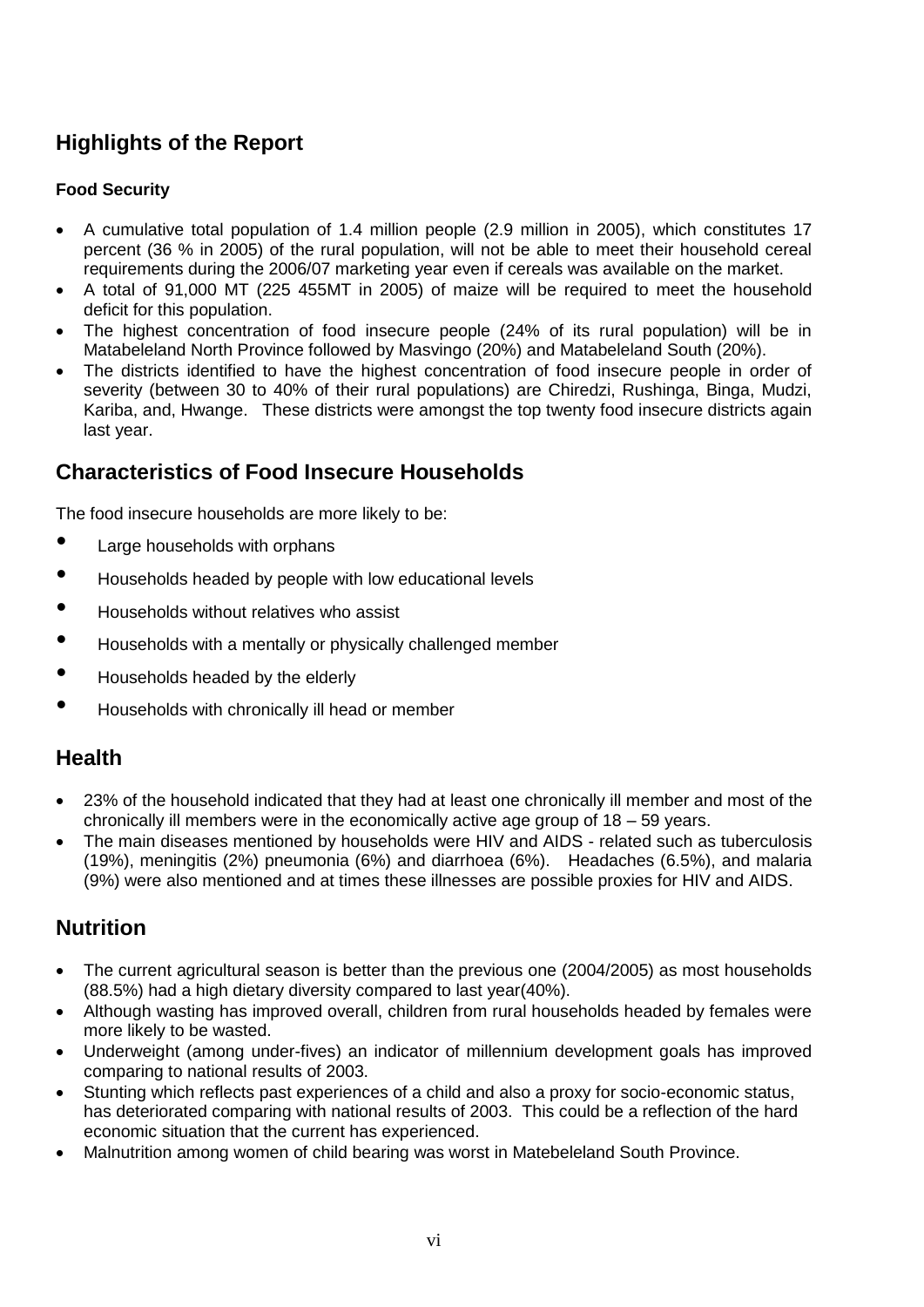# **Education and Child Welfare**

- Of all those children not in school, (33%) (29 percent in 2005) were aged 6-12 years. This result is showing a growing problem of children dropping out of school at primary education level.
- Among the dropouts, the major reason for being out of school (68%) compared to 60 percent last year was lack of school fees.
- Of the food insecure households, 79% of them were headed by household heads whose education levels were primary education and below.

# **Water & Sanitation**

- At national level 73% of the households had access to safe water while 27% of them were using unsafe water and 80% of the were in the communal areas.
- At provincial level, Mashonaland West, Matabeleland North, Matabeleland South had the most households, which were using unsafe water sources the most that is unprotected wells, ponds, rivers and dams.
- At national level most households use the bush for sanitation; this is mainly in Matabeleland North, Midlands, and Masvingo.

# **Agriculture**

- Shortage of fertilizer was the major problem faced by farmers across all farming sectors, draft power was problem for communal, A1 and small scale farmers
- Lack of dipping chemicals, animal diseases and deaths were the main livestock problems faced by farmers

### **Community challenges and priorities**

- The major challenges identified by communities in order of severity were: shortages of food, transport, unstable prices, water and sanitation and health problems.
- The main needs in order of priority identified by communities were water, education, agricultural inputs, livestock, transport, health and income generating projects.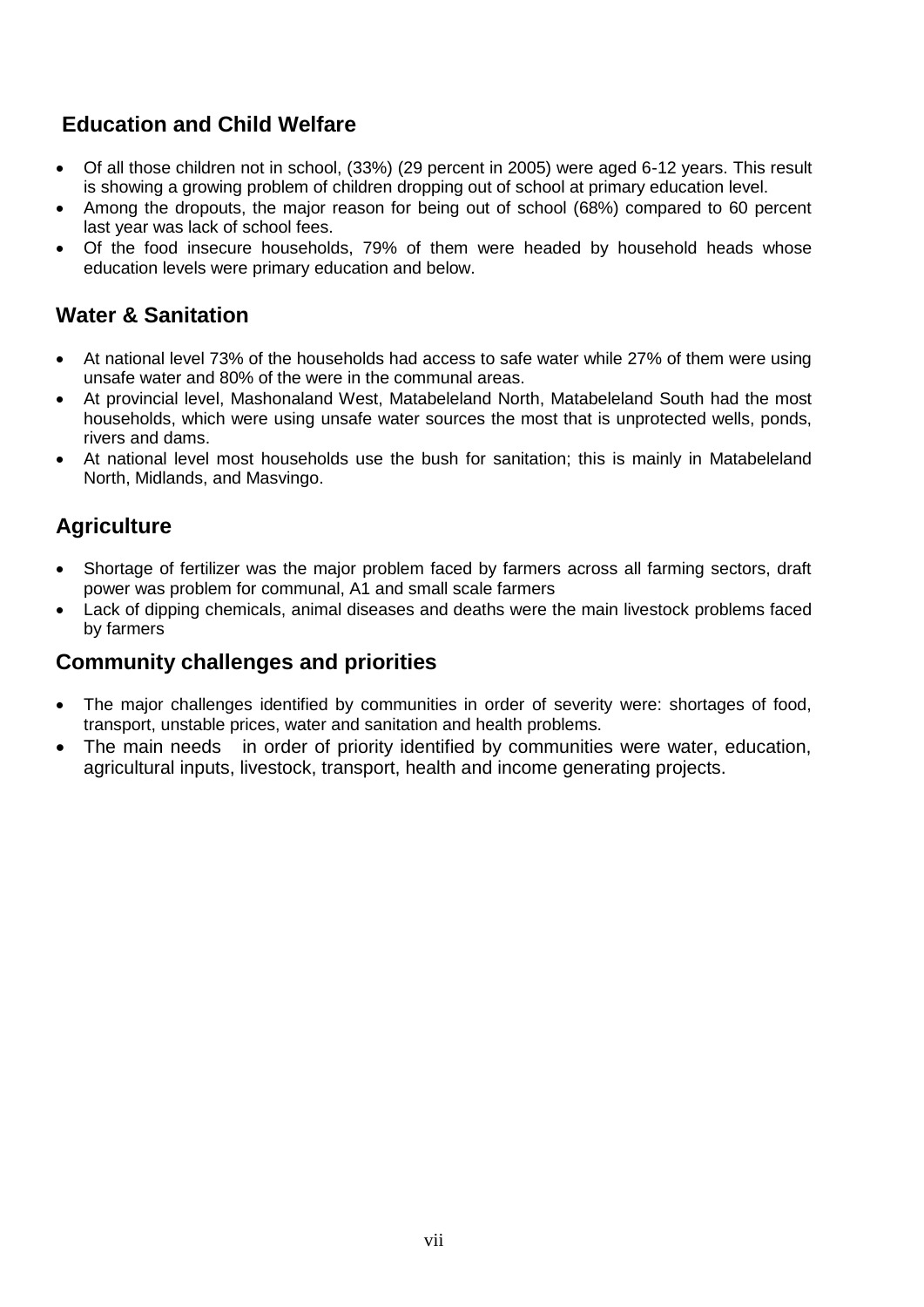## <span id="page-9-0"></span>**1.0 Introduction**

### <span id="page-9-1"></span>**1.1 Background of Assessment**

In terms of rainfall performance the 2005/06 agricultural season was the best since 2000/01 in both total amount received and distribution in space and time Most of the country received more than their long-term average rainfall. This has resulted in a significant overall improvement in crop production compared to last season. However, the south eastern parts of the country received less than 75 percent of their long term average rainfall. This situation was further aggravated by the fact that the season started late in those south eastern districts; Beitbridge, Masvingo and parts of Chipinge.

Despite the good rainfall experienced by the greater part of the country, farmers faced a number of challenges with regards to agricultural inputs. Shortage of fertiliser was the major problem across all farming sectors. Communal areas, A1 and small scale farming sectors also faced a shortage of draught power. This problem was exacerbated by animal diseases and livestock deaths due to a lack of dipping chemicals. As a result, farmers failed to take advantage of the favourable rainfall season to maximise production.

The general country context remained one aggravated by wide-ranging socio-economic challenges such as high inflation, diminishing purchasing power of the Zimbabwe dollar, periodic shortages of some basic commodities, and a high HIV and AIDS prevalence rate although the trend is now on a decline.

### <span id="page-9-2"></span>**1.2 Purpose of Assessment**

The assessment is meant to provide Government and relevant stakeholders at various levels with information for planning and decision-making. The broad objectives of the assessment were, to understand rural household vulnerability, to appraise the rural food security situation throughout the country in order to identify areas and populations likely to be food insecure in the 2006/2007 marketing year. Thirdly, explore rural livelihoods in order to determine short and medium term needs and opportunities for sustainable interventions.

The specific objectives were:

- To investigate changes to rural livelihoods over the past four years in order to better understand factors that make rural households vulnerable.
- Examine the minimum sectoral information that affects rural livelihoods such as the gender dimension, education, asset ownership, child protection, health and nutrition, HIV and AIDS and water and sanitation.
- To identify geographic areas and socio-economic groups likely to be food insecure in the 2006/07 Marketing year:To estimate the number of food insecure households (chronic and transitory), where they live, their characteristics and possible ways to address their food insecurity.
	- o To estimate the number of rural households who are *likely* to become food insecure during the 2006/07 marketing year, where they live, their characteristics and possible ways to address their food insecurity.
	- $\circ$  To examine the linkages of food security in rural livelihoods to various sectors, including urban livelihoods, the gender dimension, education, child protection, health, HIV and AIDS and water and sanitation.
	- o To link household food security with the nutritional status of vulnerable groups such as women of reproductive age and pre-school children.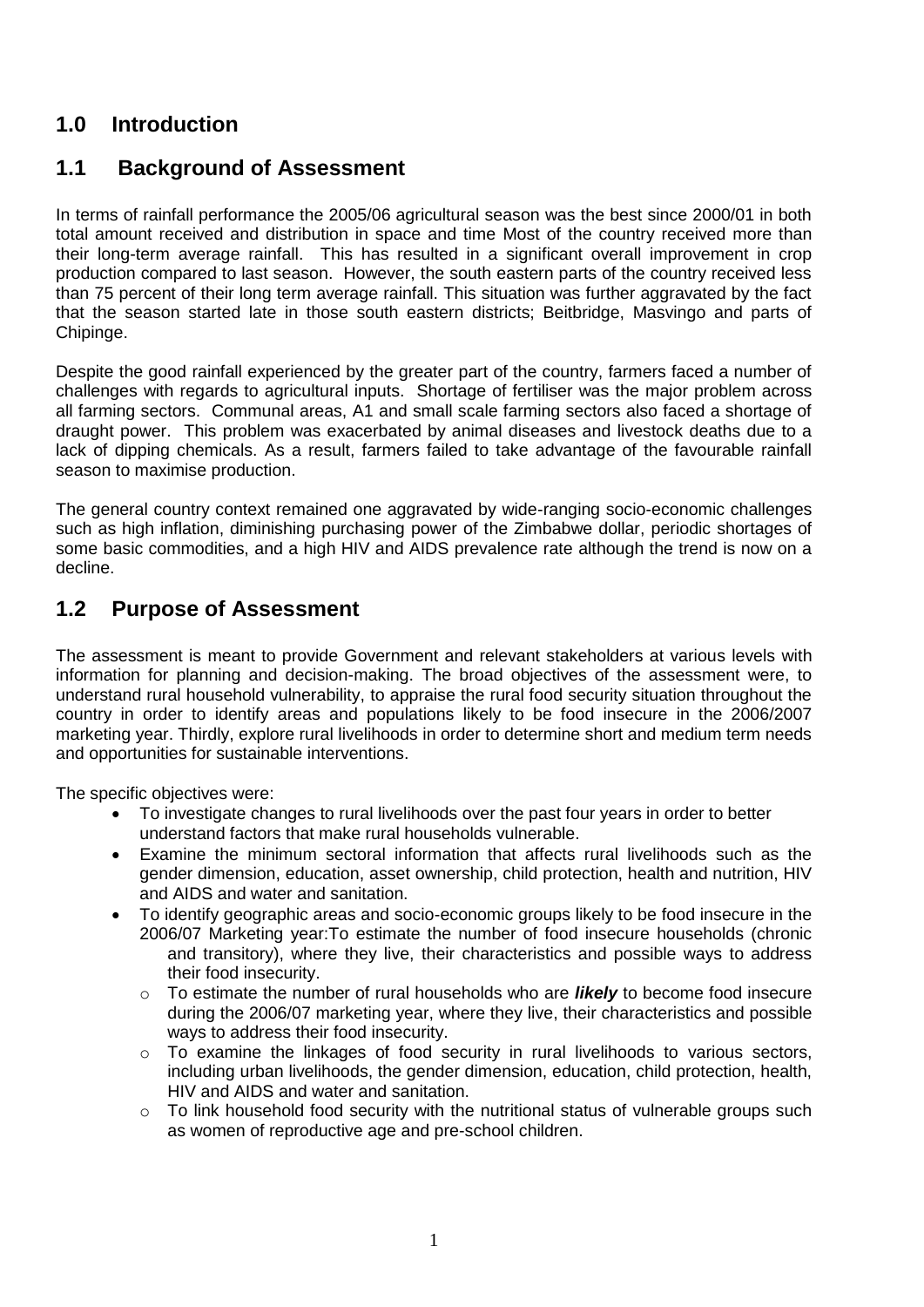To identify key variables to be monitored during the marketing year in order to update the food security situation.

### <span id="page-10-0"></span>**2.0 Methodology**

The survey sampled a total of 230 sites representing all of the 23 Food Economy Zones (FEZ), across all the eight provinces and farming sectors. A FEZ is - geographical area in which people obtain food in more or less the same ways. The sample was then stratified proportionally as follows: communal areas (73% of sample), Old resettlement areas and small scale farms (9%), newly resettled A1 areas (7%) and newly resettled A2 areas (8) and large scale commercial farms (not resettled) (3%). For the purpose of the survey large-scale commercial farms were considered to be commercial farms whose size is greater than A2 newly resettled areas. At each selected site, one village was randomly selected and a total of 12 households were then systematically selected for the household interviews. A total of 2765 households and 227 key informants' interviews were conducted.

The data was then analysed within the Livelihood Based Vulnerability Analysis (LBVA) framework. The framework acknowledges that access to food is not exclusively related to food production or availability, but also the ability of people to purchase and use other food entitlements at their disposal. The data collected was then triangulated with other secondary information. The main findings of which are summarized below.

Nutritional measurements were included in this survey in order to assess the utilization component of food security. Anthropometrical measurements were carried out for women of child-bearing age (15-49years) and children under the age of five (6-59months). A total of 2713 women and 3248 children were assessed.

# <span id="page-10-1"></span>**3.0 Findings**

## <span id="page-10-2"></span>**3.1 Livelihoods**

Households were relying on more than one income activity (livelihood). The analysis revealed that 54% of the households' main livelihood activity was dry land farming followed by informal and formal employment at 12% and 11% respectively. Market gardening seems to have grown in importance for most households as it was cited as the second, third and fourth income activity (27%, 24%, and 25%). Last year, market gardening was (21%), informal and formal employment were (14%) and (12%) respectively. About 27 percent of households reported that they have other children who do not stay at the household but assisted from time to time through remittances.

The main sources of income received by households in April 2006 were cereals and cash crop sales (15%), sales of livestock sales (15%) and formal employment (10%) contributed more to income.

# <span id="page-10-3"></span>**3.2 Food Insecure Rural Population (2006/07 marketing year)**

A significant improvement in the food security situation for Zimbabwe's rural population is expected in the period from April 2006 to March 2007 (2006/07 consumption year). A total of 1.4 million people, which is about 17 percent of the rural population are estimated to be food insecure in the current consumption year compared to about 2.9 million people last year, which comprised about 36% of the population. The sum total household cereal deficits for this population is estimated at 91,000MT compared to about 225,500MT last year.

The population breakdown of households projected to be food insecure for the different time periods is as shown on Fig 3.21: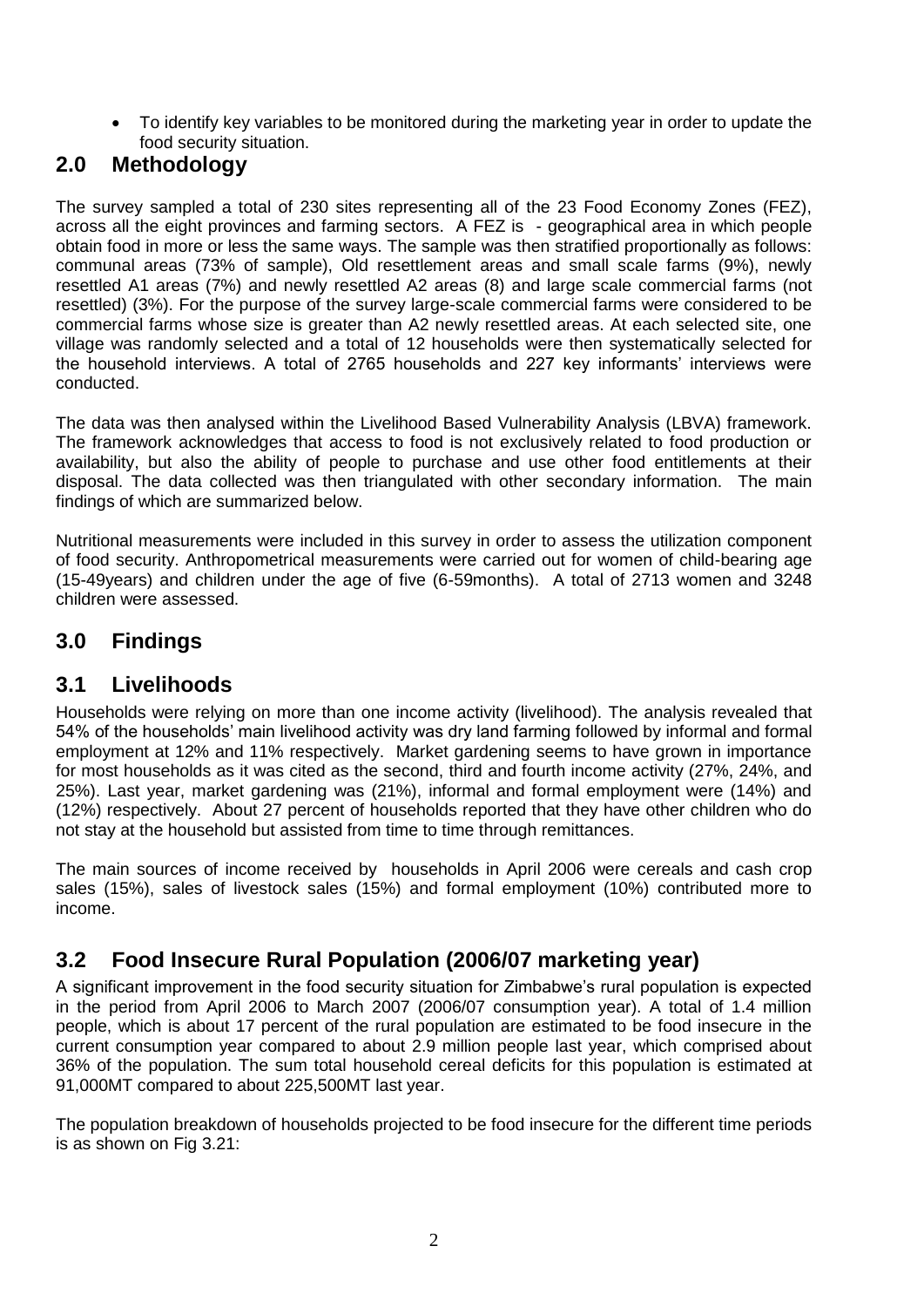

**Fig 3.21 Progression of number of Projected Food insecure people**

The food insecure people were defined as those who will not be able to meet their daily minimum energy requirements of 2100 Kcals (of which 70 percent will be from cereals) at all times during the period April 2006 to March 2007.

# <span id="page-11-0"></span>**3.3 Geographic Distribution of the food Insecure**

With 24 percent of its rural population expected to be food insecure, Matabeleland North is the province with the highest concentration of food insecure people. Masvingo and Matabeleland South follow closely with (20%) each respectively. Masvingo suffered late rains this agricultural season and last year it was the province with the highest food insecure people. It is also the third highest province where households obtain their incomes from sales of livestock. Midlands and Mashonaland West are expected to have the lowest proportions of food insecure people. Table 3.31 shows the number of food insecure people by province and periods.

## **Table 3.31 Food Insecure Populations by Province**

|                      | <b>Rural Pop</b> |           |           |           |           |                   |
|----------------------|------------------|-----------|-----------|-----------|-----------|-------------------|
| <b>Province</b>      | Aug-06           | Apr - Jun | Jul - Sep | Oct - Dec | Jan - Mar | <b>M</b> Insecure |
| <b>Manicaland</b>    | 1,347,041        | 28,682    | 56,906    | 111,334   | 200,656   | 15                |
| <b>Mash, Central</b> | 1,013,231        | 44,861    | 67,294    | 111,122   | 164,390   | 16                |
| <b>Mash, East</b>    | 1,046,979        | 54,683    | 77,429    | 125,563   | 194,362   | 19                |
| <b>Mash. West</b>    | 957,286          | 34,521    | 54,700    | 83,825    | 125,447   | 13                |
| <b>Masvingo</b>      | 1,270,954        | 33,125    | 78,828    | 152,003   | 260,292   | 20                |
| <b>Mat. North</b>    | 651,969          | 25,286    | 55,866    | 107,916   | 159,597   | 24                |
| <b>Mat. South</b>    | 644,281          | 10,968    | 36,612    | 71,531    | 129,726   | 20                |
| <b>Midlands</b>      | 1,190,840        | 36,531    | 66,464    | 104,838   | 158,078   | 13                |
| Grand                | 8,122,581        | 268,656   | 494,100   | 868,131   | 1,392,548 | 17                |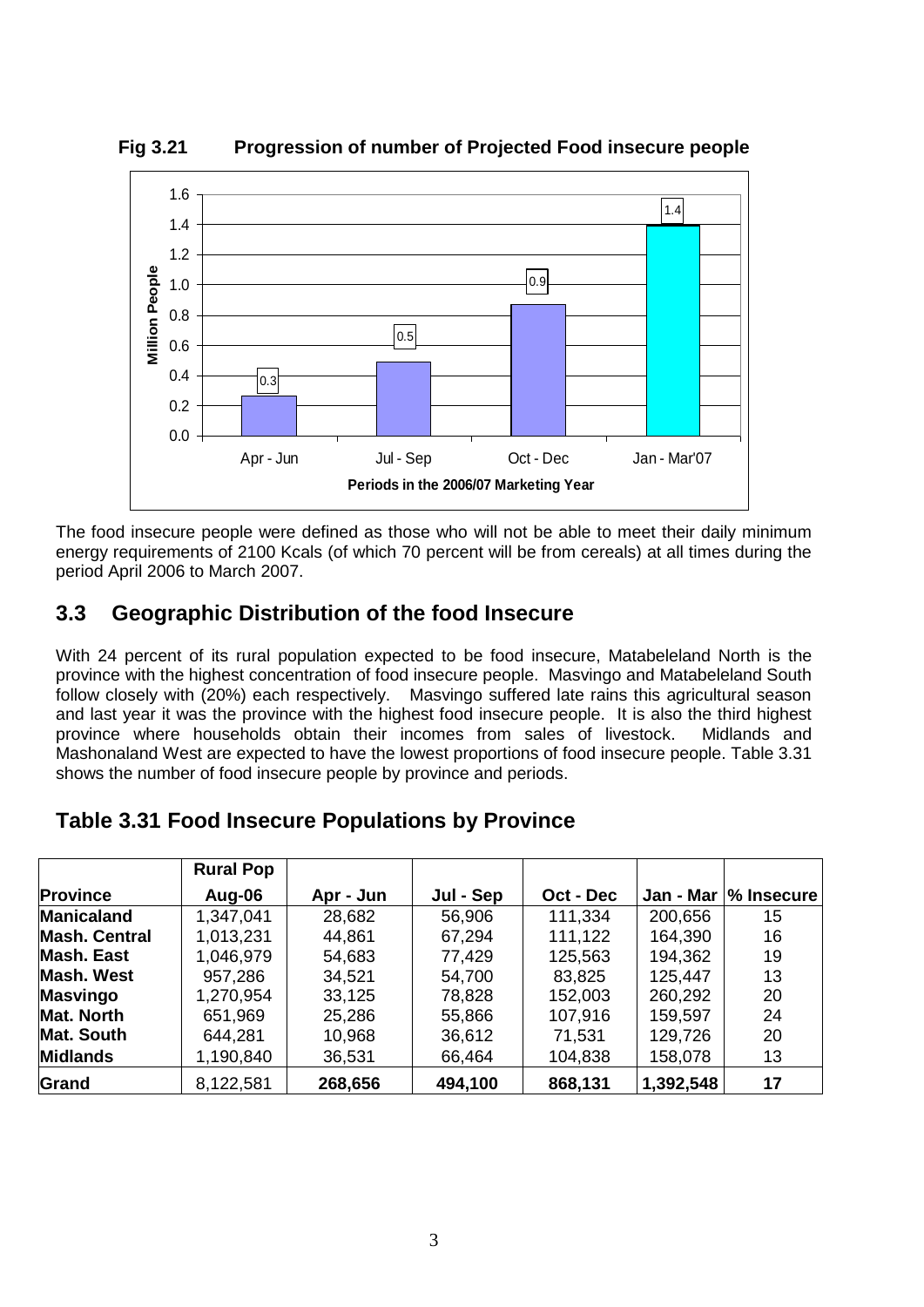# **Food Insecure Populations by District**

As shown in fig 3.31, Kariba, Binga, Hwange, Rushinga, Mudzi and Chiredzi districts are expected to have the highest concentration of food insecure people relative to their respective rural populations; between 30 and 40 percent of the rural populations in these districts are estimated to



be food insecure. These districts had the highest concentration of food insecure populations again last year. The least concentration of food insecure people is expected in the north and central districts of the country; the traditional maize producing region of Zimbabwe. The southern half of the country has districts with between 25 and 30 percent of their rural population being food insecure. Beitbridge and Matobo are expected to have unusually low proportions of their rural populations being food insecure. No, obvious factors explain this apparent

inconsistence between the two districts and the rest of the southern districts.

# <span id="page-12-0"></span>**3.4 Characteristics of Food Insecure Households**

The food insecure households are more likely to be:

- Large households with orphans
- Households headed by people with low educational levels
- Households without relatives who assist
- Households with a mentally or physically challenged member
- Households headed by the elderly
- Households with chronically ill head or member

## <span id="page-12-1"></span>**3.5 Food Consumption by Food Security Status**

Cereals (maize, sorghum and millets), followed by leafy vegetables were reported to be the most consumed type of foods by both the food secure and food insecure households in May 2006 see fig. 3.51. Cereals and leafy vegetables accounted for a relatively higher proportion of the total food consumed by the food insecure households compared to that consumed by their food secure counterparts.

While consumption of animal proteins, milk and pulses by both food security groups was low, the food secure households tended to consume more of these foods than the food insecure households. As the food secure are the only group that seems to receive remittances, the study shows that they tend to buy more meat, sugar and cooking oil with this extra income.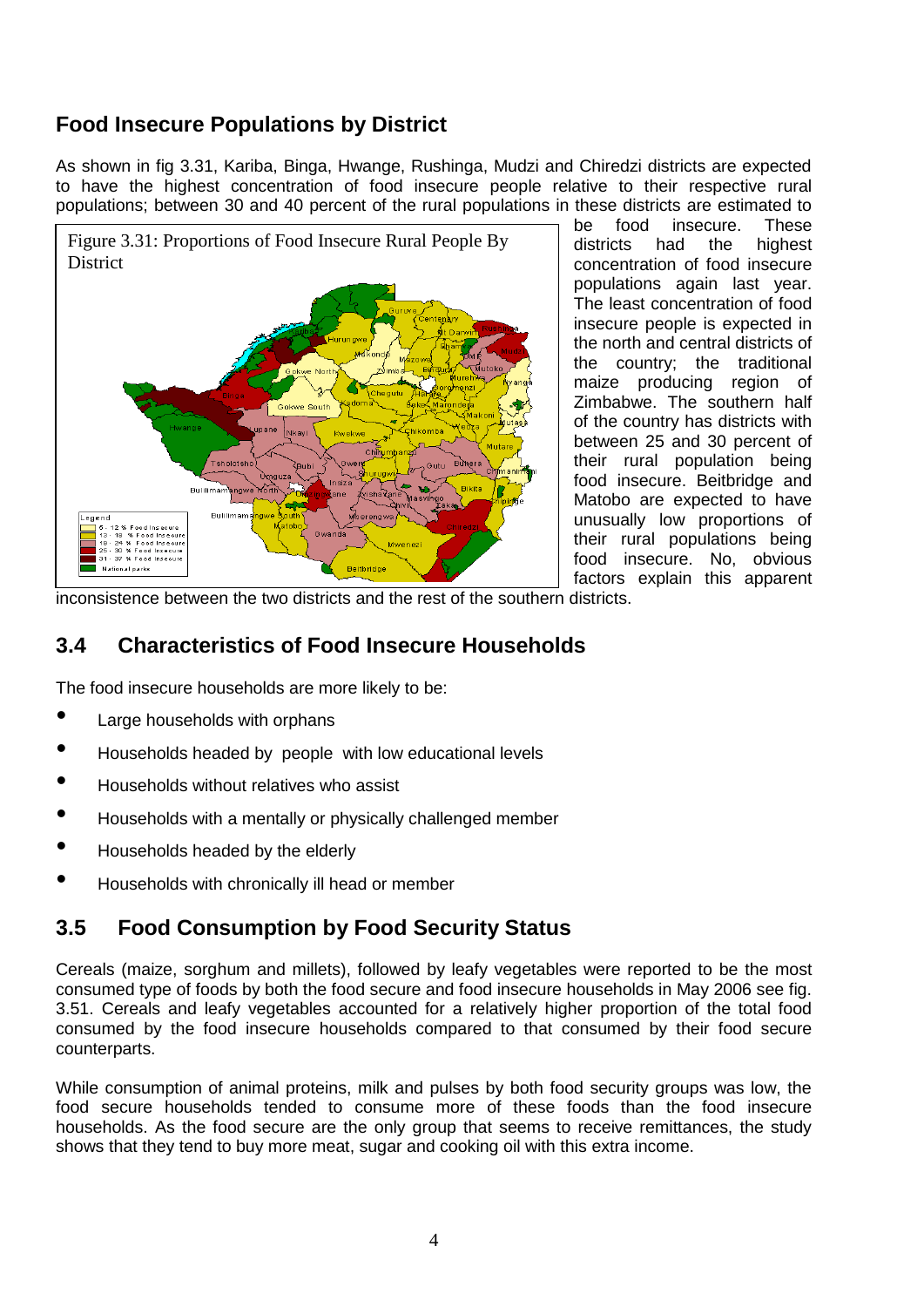

It is however gratifying to note that the food insecure are augmenting their protein intake by consuming more plant than animal proteins. The food insecure households tended to consume relatively more wild foods than the food secure households.

## <span id="page-13-0"></span>**3.6 Health**

Chronic illness was defined as an illness, which incapacitated a person for to the extent of being unable to do normal activities around the house for at least 3 months of the past 12 months. Chronic illness was used as a proxy for HIV and AIDS.

A total number of 734 (23%) households out of the total sample indicated that they had had at least one ill member. Of this total number of responses, only 35 (4%) declared that the ill member had suffered from HIV and AIDS.

Most of the responses mentioned HIV and AIDS related diseases like tuberculosis (19%), meningitis (2%) pneumonia (6%) and diarrhea (6%). Headaches (6.5%), and malaria (9%) were also mentioned and at times these illnesses are possible proxies for HIV and AIDS.

<span id="page-13-1"></span>The most cited reason (44%) for not seeking medical attention from health institutions was lack of money, religious and cultural reasons was the second most cited reason (30%) .

**3.7 Nutrition Food Consumption**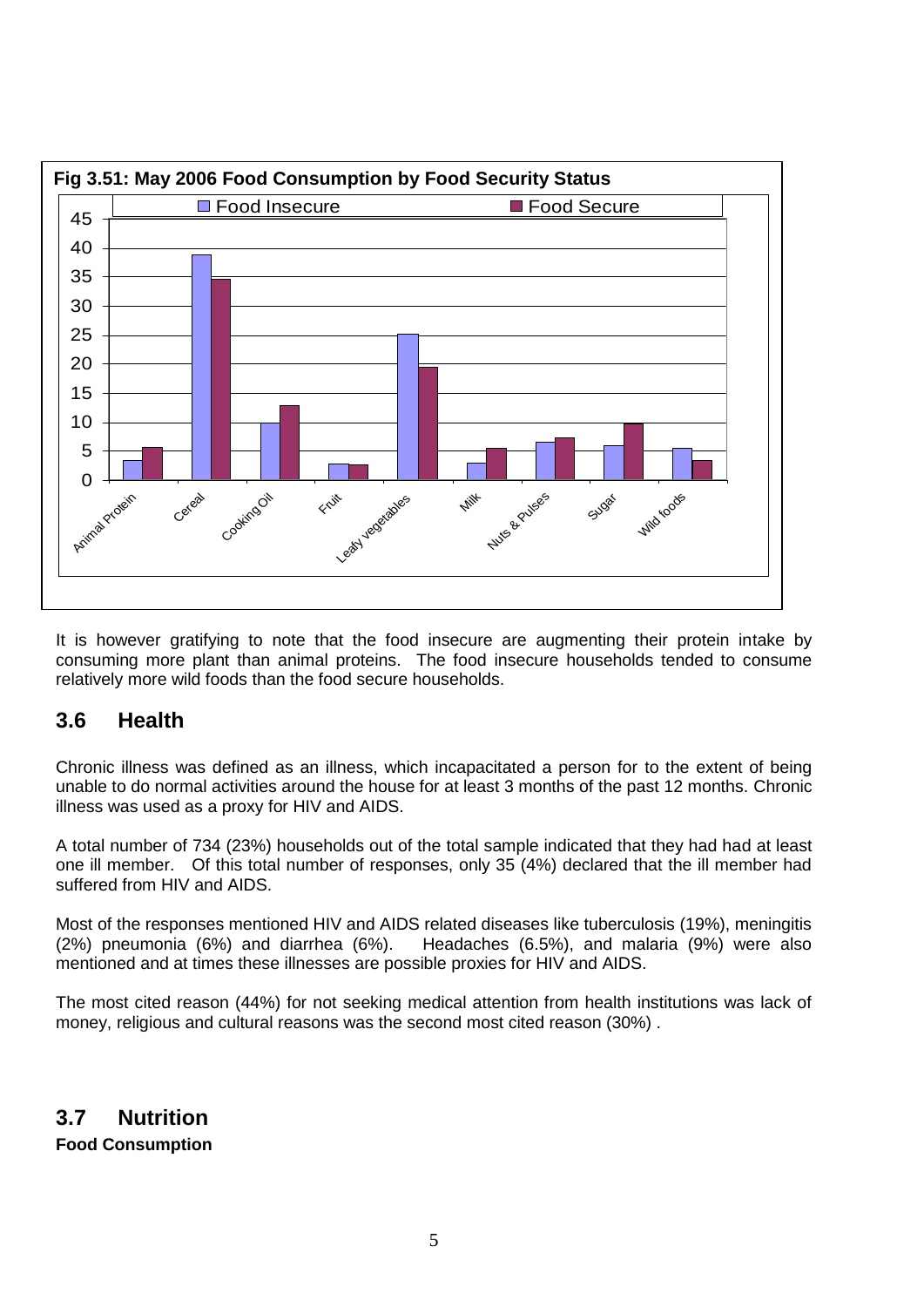Majority of the under-fives (66%) had three or more meals per day. When comparing the nutritional assessments done in November 2005 and the current results, there has been an increase in the numbers of children eating three meals per day and a reduction in those who were eating one meal. The change in the results could be due to seasonality differences. There was more food available in May which was the post harvest period compared to November which was the planting period. Graph 1A shows the trends in number of meals eaten per day among children 24-59months.



### **Fig 1A Trends in feeding practices among 24-59 months**

### **Dietary Diversity**

Dietary diversity is a term used to explain the extent to which a diet consists different foods consumed over a given period of time. Food consumption index (FCI) measures dietary diversity of the household. Households that consume a less diversified diet have a low FCI and are likely to be food insecure. FCI was computed from a 7 day food frequency recall. The following cut off points were used.<br><14

- Inadequate dietary diversity
- 14-22 Medium dietary diversity

>22 High dietary diversity

Less than one percent households had an inadequate diversity. Majority of the households had high dietary diversity (85%). This shows that this agricultural year (2005/2006) is better compared to the previous year (2004/2005). FIGxxx shows a comparison of households with high dietary diversity by province for the two agricultural seasons.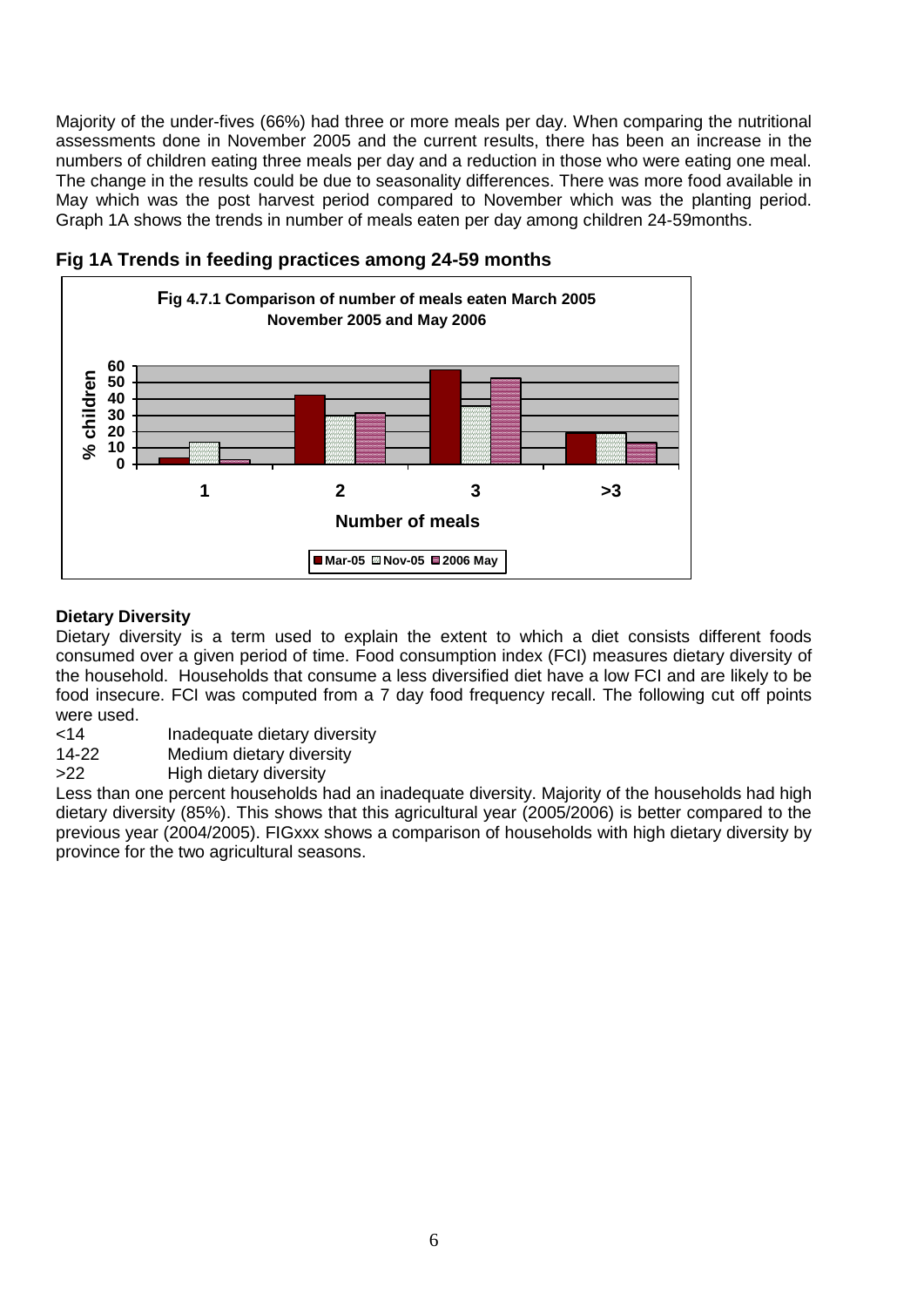

#### **Malnutrition among Under-fives**

The three indices of nutritional status wasting, underweight and stunting were assessed. A cut off point of <-2 standard deviations was used for all the three indices to depict children that were malnourished on the three indicators. Table 1B shows the distribution of nutritional status by Province for the three indicators.

| Province                   | Wasting<br><sup>'</sup> <-2sd) |     | Underweight<br>(<-2sd) |      | Stunting<br>์<-2sd) |      |
|----------------------------|--------------------------------|-----|------------------------|------|---------------------|------|
|                            | n                              | %   | n                      | %    | n                   | %    |
| <b>Mashonaland East</b>    | 9                              | 3.1 | 45                     | 15.6 | 89                  | 30.9 |
| <b>Mashonaland Central</b> | 14                             | 2.9 | 74                     | 15.0 | 153                 | 31.2 |
| <b>Mashonaland West</b>    | 12                             | 4.1 | 58                     | 19.7 | 82                  | 28.2 |
| <b>Midlands</b>            | 2                              | 0.6 | 42                     | 12.1 | 104                 | 30.1 |
| Manicaland                 | 18                             | 4.2 | 84                     | 19.5 | 148                 | 34.7 |
| Masvingo                   | 10                             | 2.8 | 51                     | 13.9 | 114                 | 31.2 |
| <b>Matebeleland North</b>  | 30                             | 4.1 | 109                    | 14.9 | 179                 | 24.6 |
| <b>Matebeleand South</b>   | 10                             | 3.4 | 56                     | 18.9 | 107                 | 37.3 |
| Total                      | 105                            | 3.3 | 519                    | 16   | 976                 | 30.3 |

### Table !B: Distribution of nutritional status by Province

#### **Factors Associated with Malnutrition**

According the malnutrition conceptual framework, there are basically three categories of underlying causes of malnutrition. These are household food insecurity, diseases and maternal child caring practices. In this assessment, having suffered any sickness in the past 2 weeks especially from diarrhea was significantly associated with being underweight. Children who were coming from households that were female headed were more than one and a half times likely to be wasted (OR 1.63, p-value 0.019).

#### **Comparison of 2003 and 2006 Underweight in Children 6 – 59 months**

Underweight overall for the eight provinces is 16.0%, with the highest levels in Mashonaland West (19.8%), Manicaland (19.6%) and Matabeleland South (18.9%) as shown in fig 3.71. The National Nutrition Survey of 2003 had an underweight prevalence of 17.9% overall. While the difference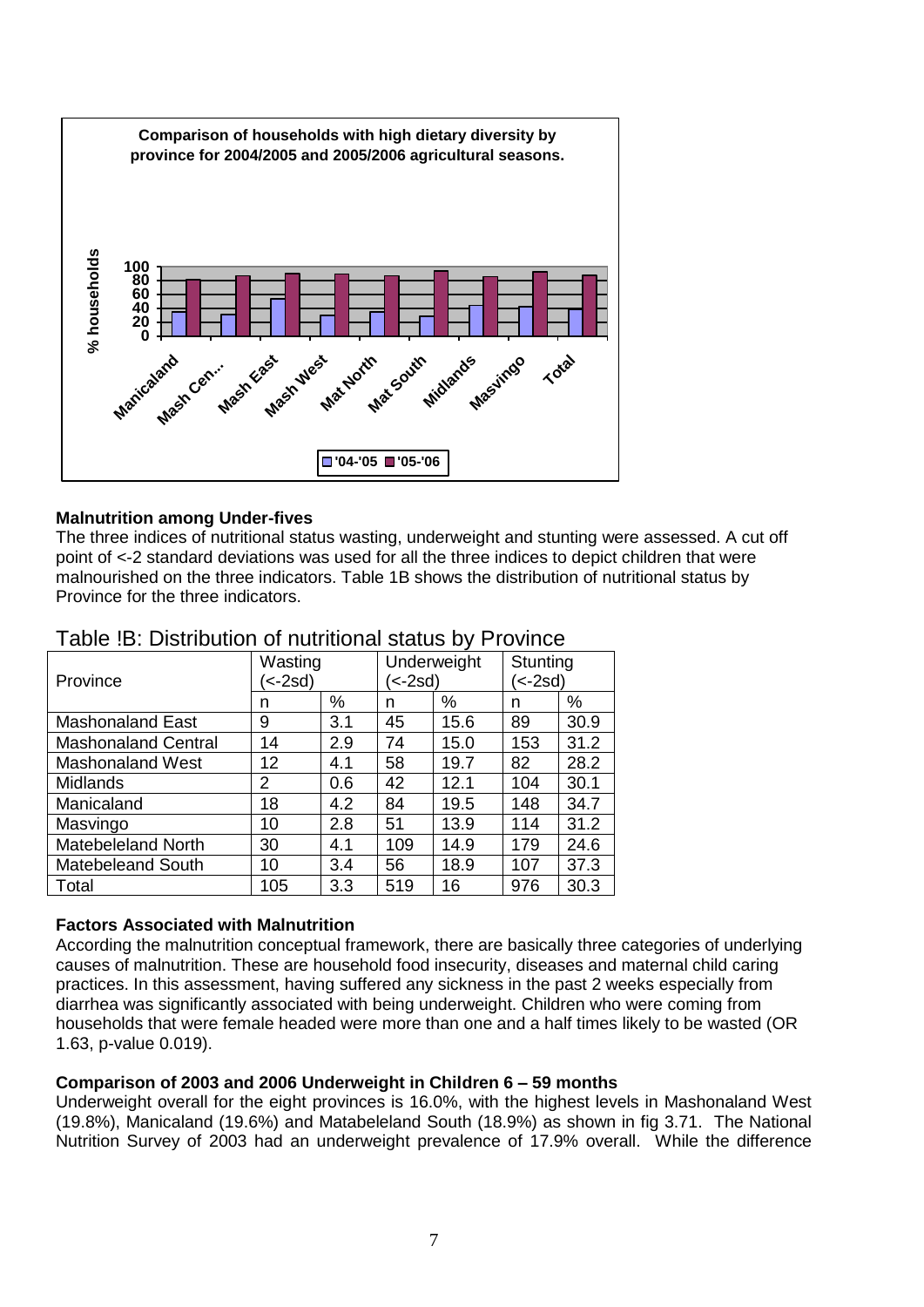between the two periods is small, it appears that there has been some improvement over the threeyear period.



#### **Figure 3.71 Comparison of underweight in children 6 – 59 months, Zimbabwe 2006.**

#### **Comparison of 2003 and 2006 of wasted children 6 – 59 months.**

The overall level of wasting for the eight provinces was 3.3%, as compared to 4.4% in the NNS 03 (Fig 3.72). Comparing the current context to 2003 would indicate that levels of acute malnutrition have improved somewhat if not remained static. Provincial level trends seem to indicate that acute malnutrition has improved somewhat since 2003.





#### **Comparison of stunted children 6 – 59 months, 2003 and 2006.**

Stunting levels, in contrast to wasting, appear to be deteriorating. Overall for the eight provinces, stunting was 30.3%, while the NNS 03 found 26.5 %. Fig 3.73 shows that by province, Matabeleland South had a very high level of 37.1% and Manicaland 34.8%.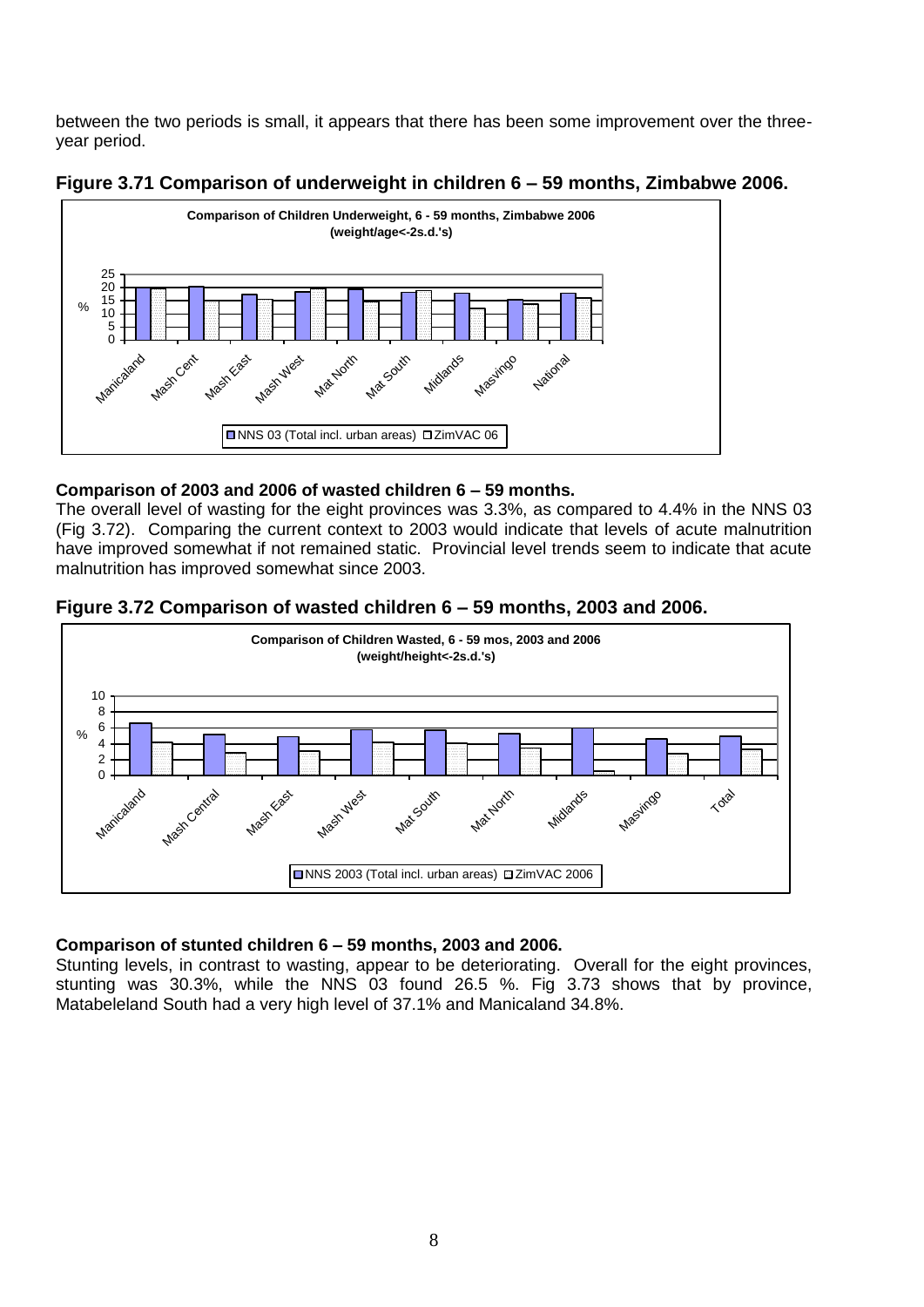

## **Figure 3.73 Comparison of stunted children 6 – 59 months, 2003 and 2006**

The descriptive statistics by area indicate that wasting, which is typically seen with increased levels of food insecurity, has improved slightly, which is also what appears to be the trend since the drought of 2002-2003. Stunting, or chronic malnutrition, however, has deteriorated. This could be an overall reflection of the current hard economic situation, as stunting is also a proxy of socioeconomic status. Cursory examination of these two situations together, i.e. lower acute malnutrition and higher chronic malnutrition, would suggest that medium term interventions, such as education around nutrition issues, continuing efforts programmes focusing on the 12-23 month old children, and long term poverty reduction solutions including the development of a food and nutrition policy, need to be considered in order to deal with the problem of malnutrition.

### **Nutritional status by Food Security and illness**

Preliminary analysis indicates that there is no relationship between wasting (acute malnutrition) and household food security status. Wasting among those households food secure is 3.5% and 2.5% in those households food insecure, with a difference between the two of 1.0 percentage points (table 3.74).

| <b>Food security status</b>                 | <b>Underweight</b>                                                       | <b>Wasting</b>       | <b>Stunting</b> |  |  |  |  |
|---------------------------------------------|--------------------------------------------------------------------------|----------------------|-----------------|--|--|--|--|
| <b>Food secure</b>                          | 15.3 (397)                                                               | 3.5(90)              | 29.5 (759)      |  |  |  |  |
| <b>Food insecure</b>                        | 18.0 (102)                                                               | 2.5(14)              | 33.3 (188)      |  |  |  |  |
| Difference between, p                       | <b>2.7, p</b> = 113                                                      | 1.0, not significant | 3.8, $p = 078$  |  |  |  |  |
|                                             |                                                                          |                      |                 |  |  |  |  |
| <b>Very Food insecure</b><br>(>50% deficit) | 21.9(51)                                                                 | 3.4(8)               | 36.4(89)        |  |  |  |  |
| Food insecure<br>(<50% deficit)             | 16.8(71)                                                                 | 1.7(7)               | 31.7(133)       |  |  |  |  |
| <b>Food secure</b>                          | 15.3 (397)                                                               | 3.5(90)              | 29.5 (759)      |  |  |  |  |
| $ns = not$ significant                      | * Underweight, wasting and stunting measured by <-2s.d.'s                |                      |                 |  |  |  |  |
|                                             | ** Interpretation of p values needs to be done with scrutiny, as various |                      |                 |  |  |  |  |
|                                             | factors influence significance, such as sample size. Another important   |                      |                 |  |  |  |  |
|                                             | factor to consider is the difference in percentage points between two    |                      |                 |  |  |  |  |
|                                             | categories, as presented above.                                          |                      |                 |  |  |  |  |

**Table 3.74 Relationship of nutritional status with HH food security status.**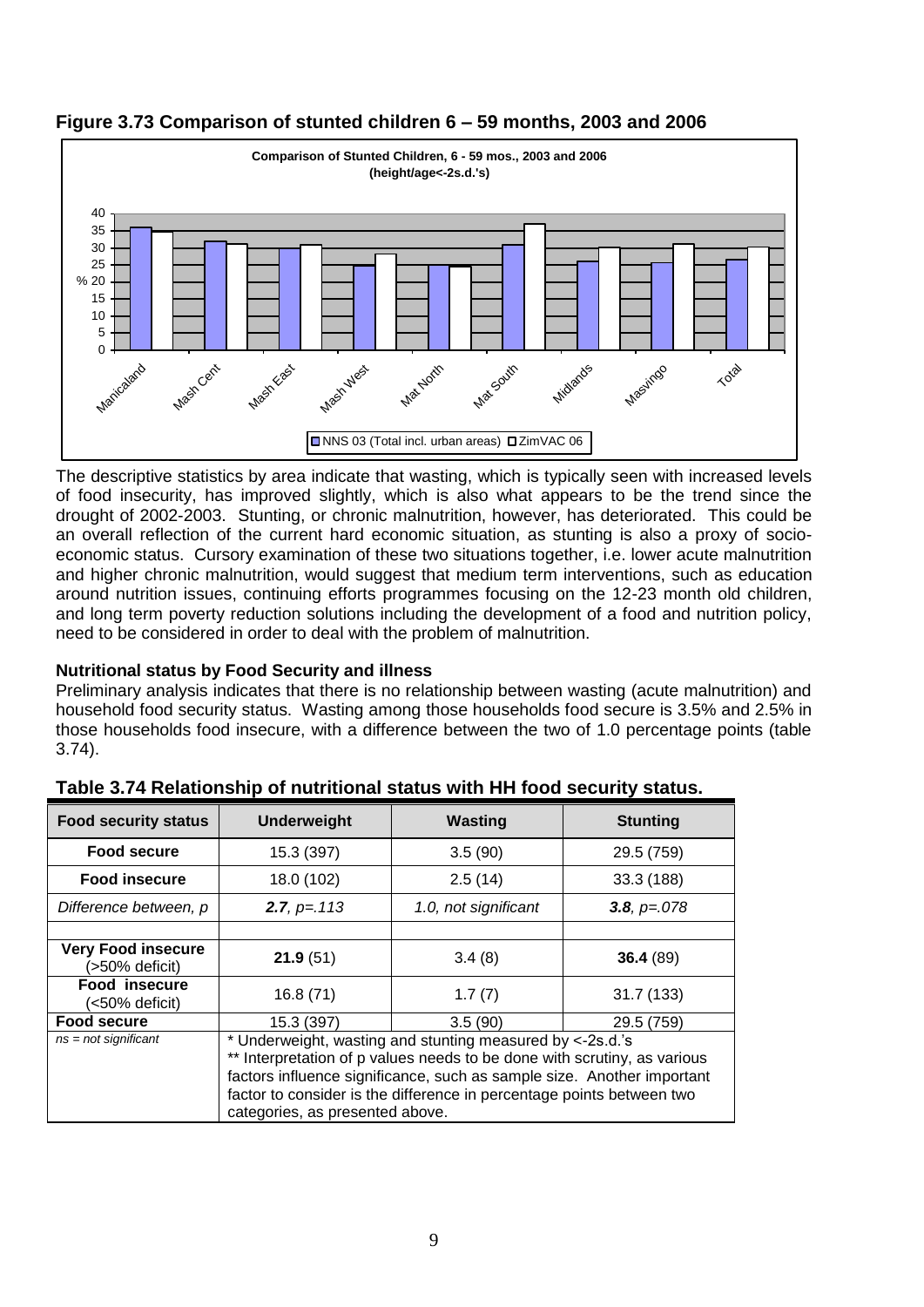However, as the level of food insecurity increases there appears to be a relationship between underweight and stunting and food insecurity status. Those who are very insecure show underweight levels of 21.9%, while those who are food insecure have levels of 16.8%, a difference of 5.1 percentage points. .

#### **Health Interventions**

The vitamin A supplementation coverage, as indicated by those mothers with health cards, was 47.2%. This was an improvement on the 30% reported from the nutrition surveillance system in November of 2004. Out of those who did receive, 12.7% received in the December 2005 Child Health Days. For women, who are supposed to receive VAS within 8 weeks after the birth of a child, it was found that only 28% had received it. This needs to be closely examined to see how coverage can be increased.

#### **Maternal Nutrition**

Body mass index (BMI) was used to assess the nutritional status of women of child bearing age. Body Mass Index (BMI) is a simple index of weight-for-height that is commonly used to classify underweight, overweight and obesity in adults. It is defined as the weight in kilograms divided by the square of the height in metres (kg/m<sup>2</sup>). Table 1E shows the classification of nutritional status using BMI.

| <b>Classification</b> | BMI(kg/m <sup>2</sup> )         |                                  |  |  |
|-----------------------|---------------------------------|----------------------------------|--|--|
|                       | <b>Principal cut-off points</b> | <b>Additional cut-off points</b> |  |  |
| <b>Underweight</b>    | < 18.50                         | < 18.50                          |  |  |
| Severe thinness       | < 16.00                         | $<$ 16.00                        |  |  |
| Moderate thinness     | 16.00 - 16.99                   | 16.00 - 16.99                    |  |  |
| Mild thinness         | 17.00 - 18.49                   | 17.00 - 18.49                    |  |  |
| Normal range          | 18.50 - 24.99                   | 18.50 - 22.99                    |  |  |
|                       |                                 | $23.00 - 24.99$                  |  |  |
| Overweight            | $\geq 25.00$                    | $\geq 25.00$                     |  |  |
| Pre-obese             | 25.00 - 29.99                   | $25.00 - 27.49$                  |  |  |
|                       |                                 | 27.50 - 29.99                    |  |  |
| <b>Obese</b>          | $\geq 30.00$                    | $\geq 30.00$                     |  |  |
| Obese class I         | $30.00 - 34 - 99$               | $30.00 - 32.49$                  |  |  |
|                       |                                 | $32.50 - 34.99$                  |  |  |
| Obese class II        | $35.00 - 39.99$                 | $35.00 - 37.49$                  |  |  |
|                       |                                 | 37.50 - 39.99                    |  |  |
| Obese class III       | ≥40.00                          | ≥40.00                           |  |  |

#### **Table 1: The International Classification of adult underweight, overweight and obesity according to BMI**

*Source: Adapted from WHO, 1995, WHO, 2000 and WHO 2004.*

BMI values are age-independent and the same for both sexes. However, BMI may not correspond to the same degree of fatness in different populations due, in part, to different body proportions. The health risks associated with increasing BMI are continuous and the interpretation of BMI gradings in relation to risk may differ for different populations.

A total of 4.6% of the women assessed were underweight and 4%were obese. Fig 1B shows the distribution of nutritional status of women by Province. Obesity is a risk factor for cardiovascular diseases and being underweight predisposes individuals to increased morbidity and mortality.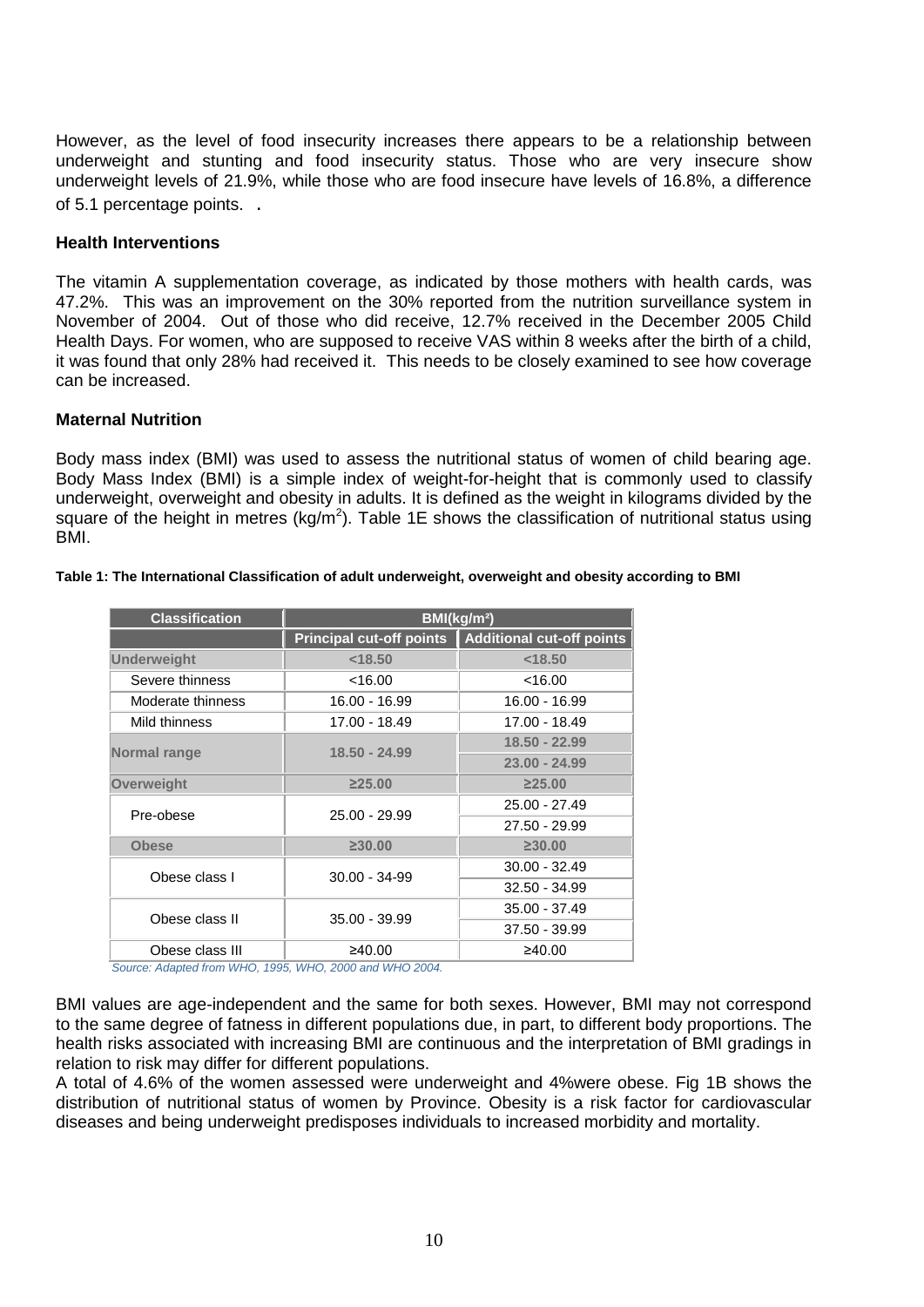

Matabeleland South has the highest burden of both over and under nutrition problems. There is need for an in-depth study of the underlying causes of malnutrition problems in this province.

## <span id="page-19-0"></span>**3.8 Education**

About 14% of households had at least one school drop out. This compares favourably to last year when about (18%) of households reported a drop out. Of all those children not in school, (33%) (29 percent in 2005) were aged 6-12 years and (67%) (71 percent in 2005) were aged 13-17 years. This result is showing a growing problem of children dropping out of school at primary education level. Among the dropouts, the major reason for being out of school (68%) compared to 60% last year was lack of school fees.

### **Educational Assistance for OVCs**

Figure 3.81 shows that out of the orphans and vulnerable children, only 17% were receiving any assistance, including BEAM and humanitarian assistance, while 11% of OVCs are receiving BEAM support. Orphans seem to be receiving slightly more assistance than vulnerable children, 21% and 14% for any assistance, and 15% and 10% for BEAM, respectively. It appears that orphaned children are specially targeted for these programmes**.** However the other vulnerable children should not be left out.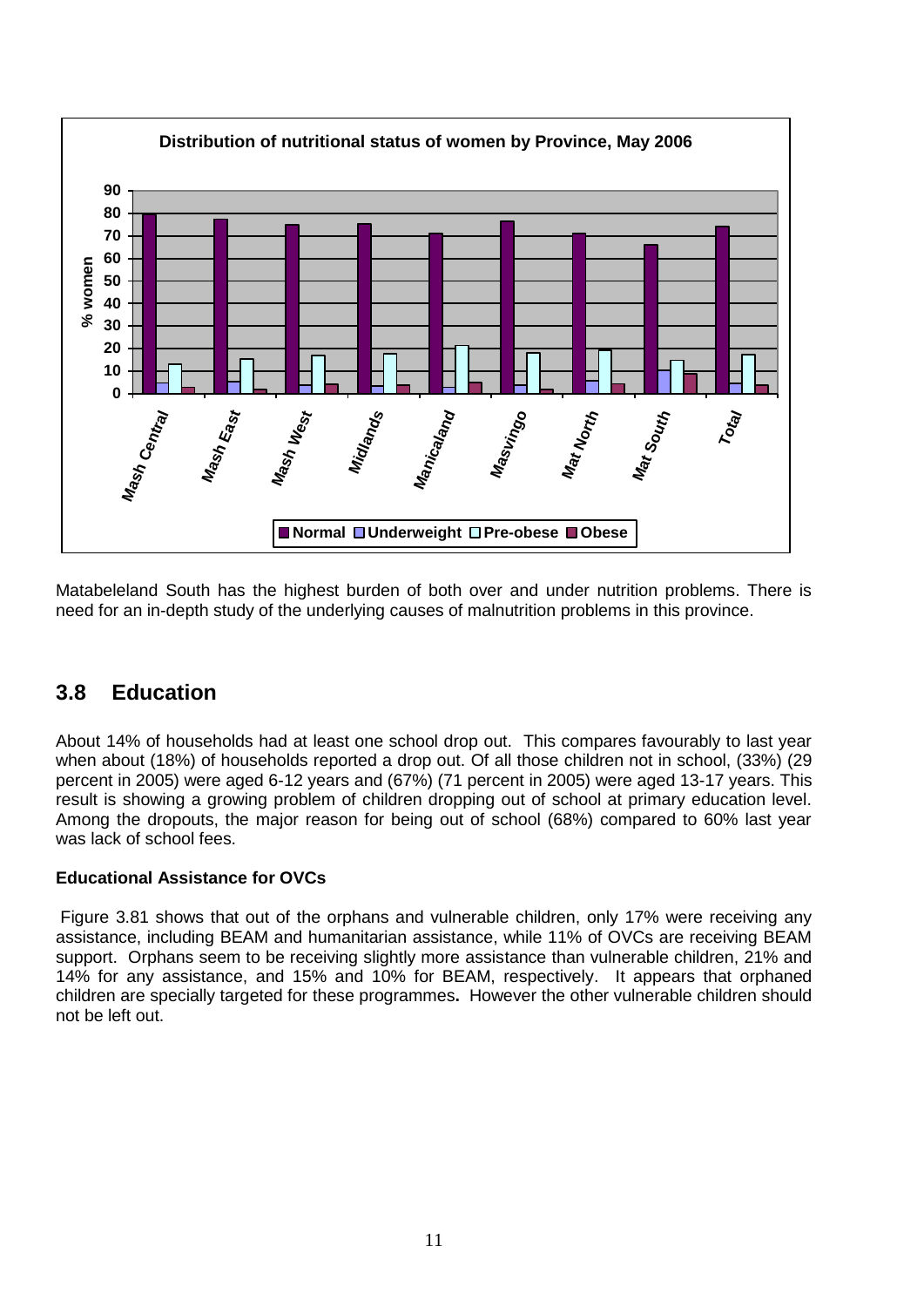### **Figure 3.81 Proportion of orphans and vulnerable children (6-17) Receiving educational assistance**



# <span id="page-20-0"></span>**3.9 Orphans and Vulnerable Children**

### **Prevalence of Orphans and Vulnerable Children**

### **Orphaned Children**

Figure 3.91 shows that the largest proportion of orphans is due to paternal deaths (14%) with overall, 25% of children under 18 being orphaned. Demographically, the situation has not changed since 2005, where the levels have remained static.

**Figure 3.91 Percent of children who are orphans by category, Zimbabwe 2006**



Midlands has the lowest percent of OVC's at 35%, with four provinces reaching 45%, Mashonaland East, Matabeleland North and South and Masvingo.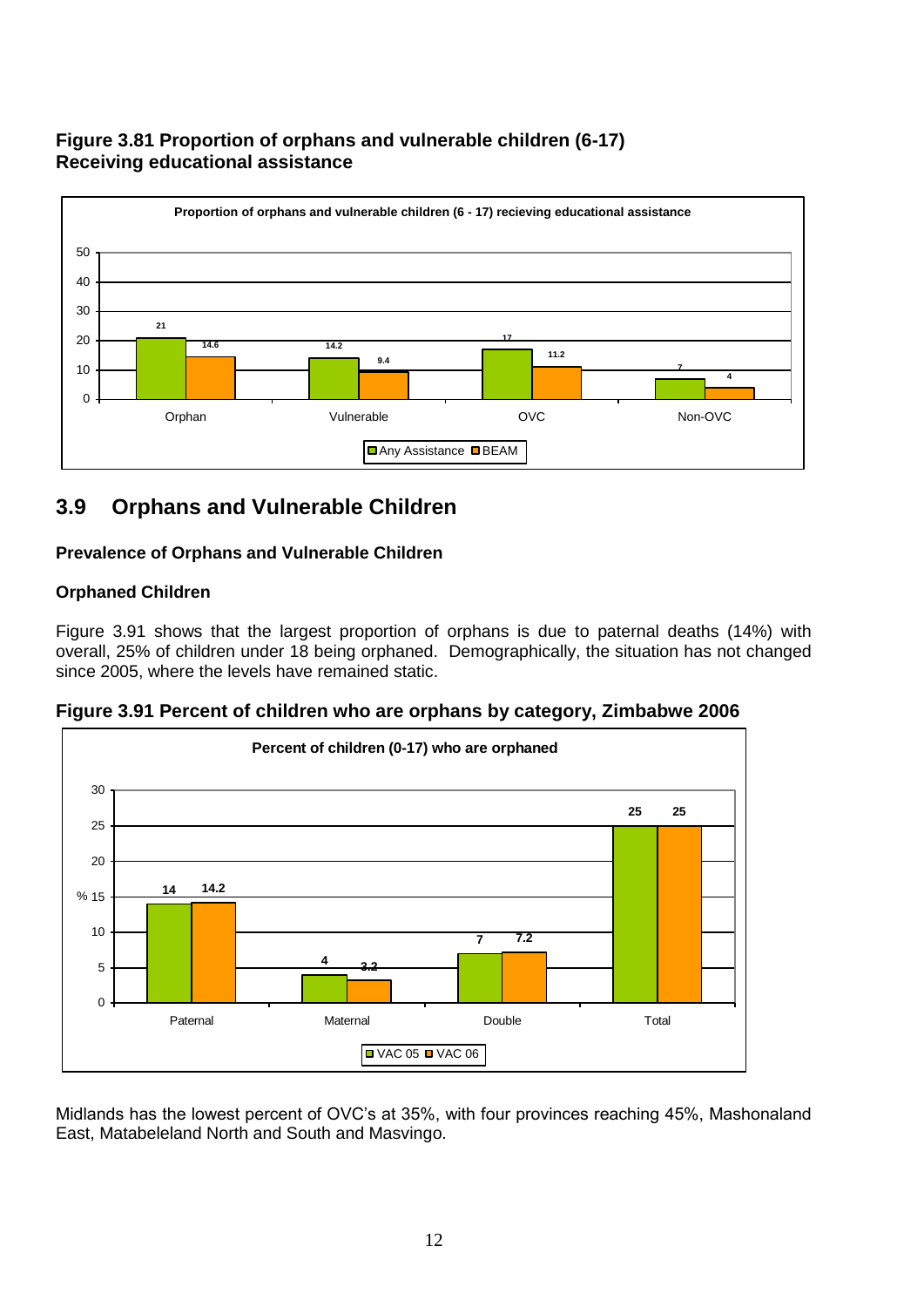# <span id="page-21-0"></span>**3.10 Water and sanitation**

As shown in fig 3.101 Mashonaland West, Matabeleland North, Matabeleland South had households, which were using unsafe water sources the most (i.e. unprotected wells, ponds, rivers and dams).



Fig 3.101: Sources of Water by Province

Poor water and sanitation are predisposing factors to communicable diseases such as cholera, which resulted in outbreaks in parts of the country last year.

## **Sanitation facilities**

At national level, 43% of the households used the bush , 34% used VIP, 19% used traditional pit latrine, 2% used flush toilets and 2% used open pits. Matabeleland North, Midlands, and Masvingo had the highest number of households that did not have toilet facilities: i.e. 70%, 60% and 52% respectively.

## <span id="page-21-1"></span>**3.11 Agriculture**

Agriculture continues to be the main source of livelihood for the majority of households in the rural areas. A multiple response analysis of households' main sources of income revealed that 65 percent of the households derived most of their income from dry land farming followed by market gardening (27%), which is also agricultural.

The rainfall performance for the 2005/06 agricultural season was the best since 2000/01 in both total amount received and distribution in space and time. Most of the country received more than a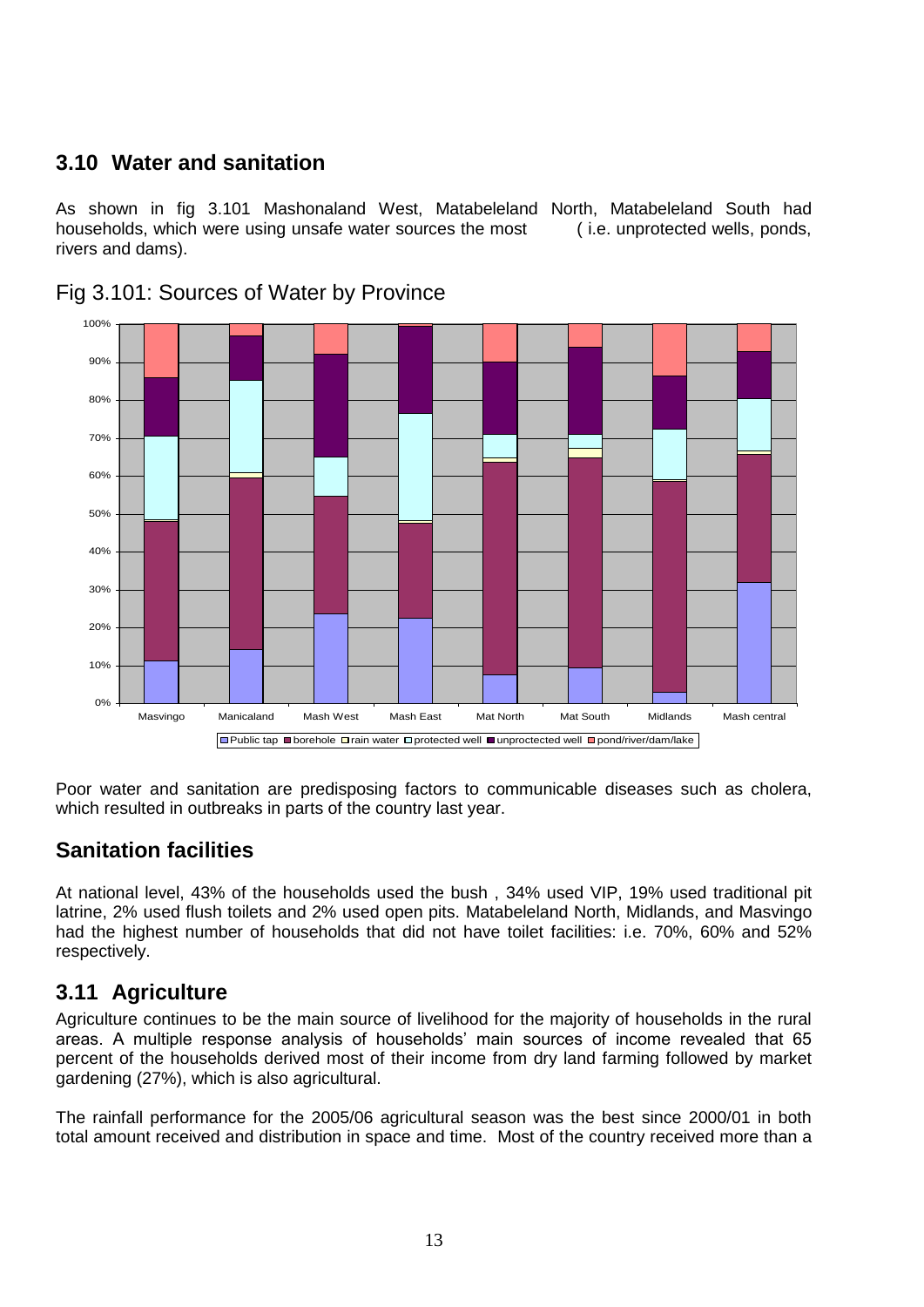100% of their long-term average. However, the southeastern parts of the country received less than 75 percent of their long term average rainfall. This situation was further aggravated by the fact that the season started late in those south eastern districts; Beitbridge, Masvingo and parts of Chipinge.

Despite the good rainfall season farmers faced a number of agricultural related problems. The assessment results show that shortage of fertilizer was the major challenge across all farming sectors in the country (see figure 3.11). The shortage of draft power emerged as a major problem faced by farmers in the communal, A1 and small-scale farming sectors. This emphasizes the importance of draught animals in smallholder farming. Animal diseases and deaths caused by a lack and/or shortage of dipping chemicals further exacerbated the draft power problem.



Farmers also cited difficulties in accessing seeds, pests and diseases. Shortage of funds was cited by A2 and households in the commercial farming sectors.

## **Livestock Problems**

Further to the cropping problems, farmers across the country also experienced problems with livestock production and management. Lack of dipping chemicals (acaricides), animal diseases and deaths were the main livestock problems that were mentioned in the assessment (see Figure 3.7b). These problems were interrelated. It can be inferred from the findings that livestock were dying of mainly tick-borne diseases from lack of regular dipping.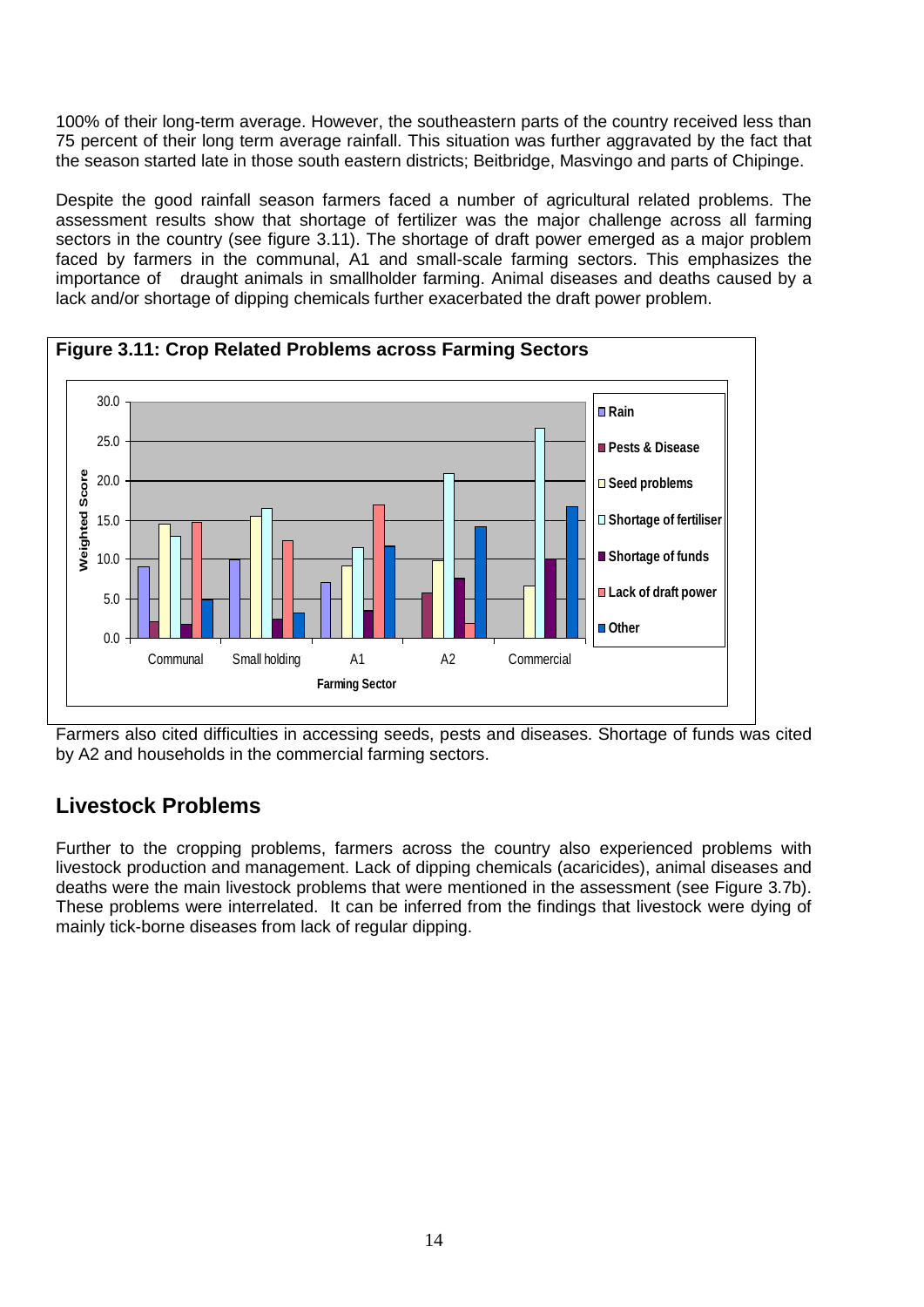

### **Future Cropping Plans**

Households were also asked about their plans for the coming agricultural season. A multiple response analysis of households' possible sources of seed for indicate that purchases (38 %) and retained seed (26 %) will be the two main sources of seed (see Figure 3.13). Only 13 percent indicated expecting to obtain seed from the government compared to 26 percent in 2005. The number of responses expecting to get seed from the NGOs remained at around 4%. Across all provinces, farmers are expecting to plant more cereals in the next agricultural season.

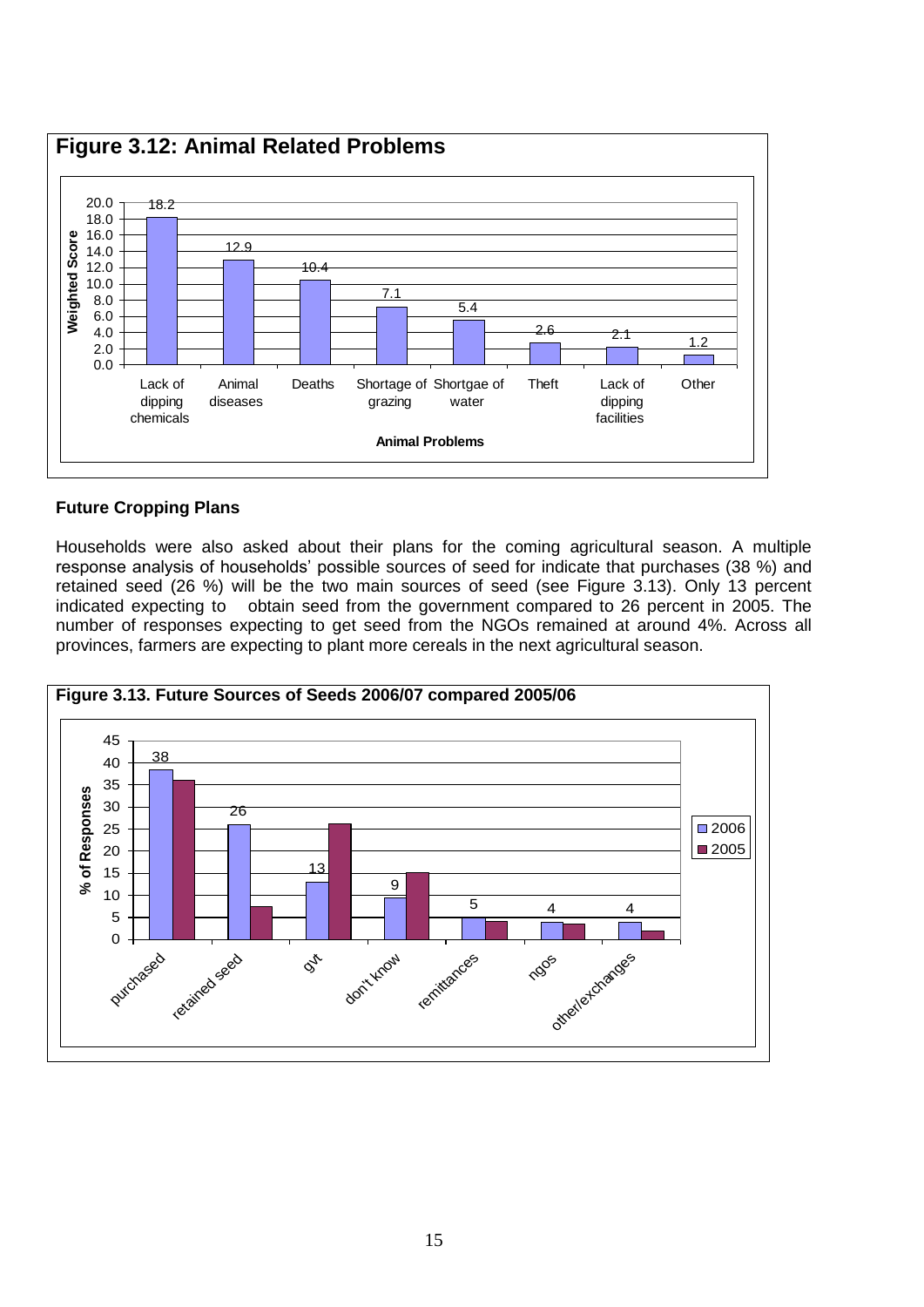### <span id="page-24-0"></span>**3.12 Community Challenges**

Figure 3.121 shows the challenges faced by communities during the 2005/06 marketing year; the greatest challenge was shortage of food, followed by transport related problems, unstable prices and water and sanitation problems.



## Fig 3.121 Community Challenges (2005/06)

### <span id="page-24-1"></span>**3.13 Community Priority Needs**

The main needs in order of priority identified by communities were water, education and agricultural inputs as indicated in Fig 3.131



# **Fig. 3.131 Community Priorities**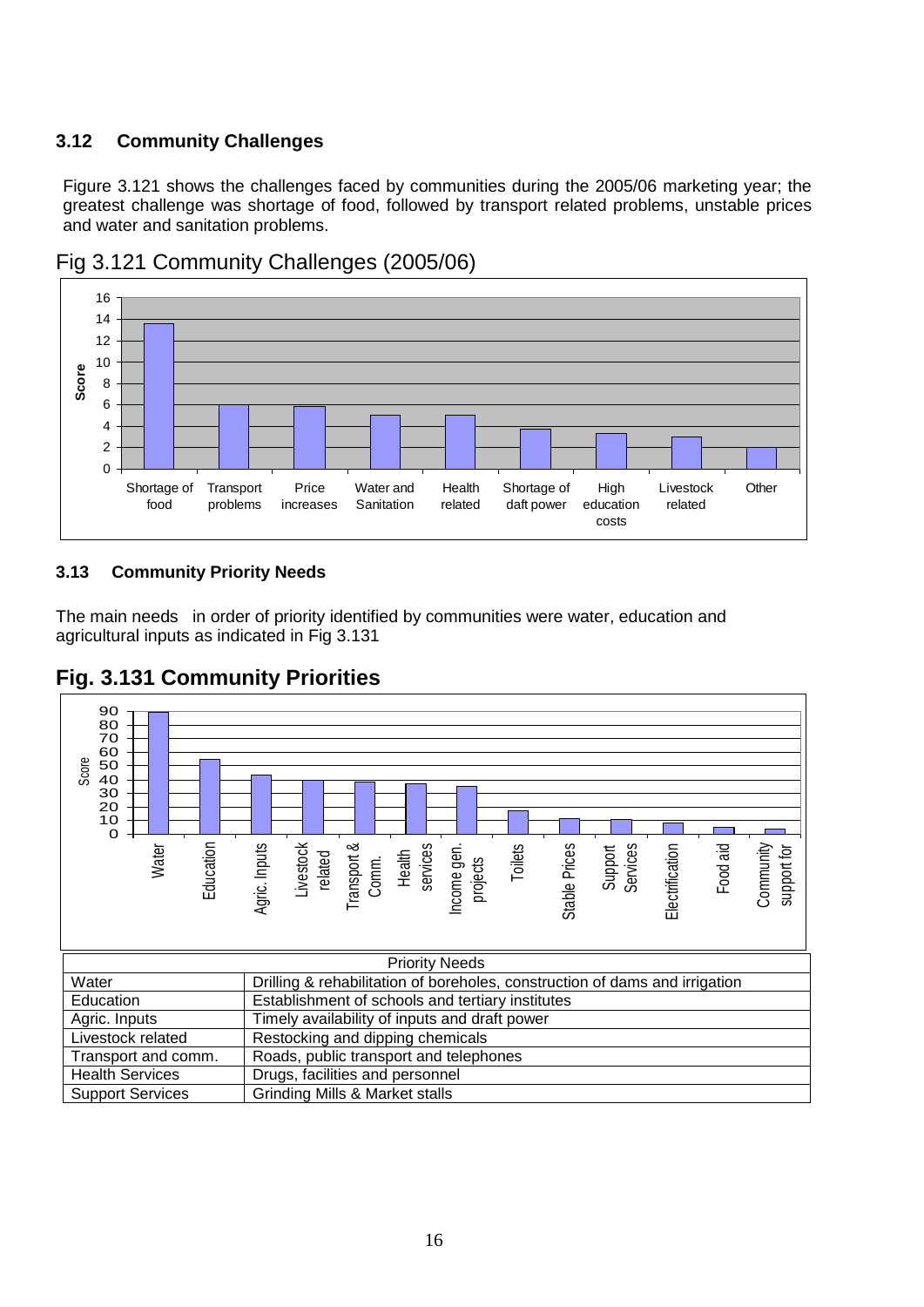# <span id="page-25-0"></span>**4.0 Recommendations**

### <span id="page-25-1"></span>**4.1 Food security**

- The results indicate an improved harvest from the 2005/06 cropping season and an increased number of households will depend on their own production. However some households will depend on purchases, therefore grain should be made available and accessible on the market.
- The food security status is dependent on among other things, price and availability of maize as well as rural household's incomes. There is need therefore to monitor these factors in order to update the food security situation and revise interventions appropriately.
- Programmes targeted at vulnerable groups should be continued but rationalised on the basis of the presented food security situation, these include programmes such as
	- o Public Works and Targeted Cash Transfers
	- o Child Supplementary and School feeding
	- o Therapeutic feeding and Home Based Care
	- o GMB vulnerable people support programmes

#### <span id="page-25-2"></span>**4.2 Health, Nutrition and Child Care**

- There is need to intensify HIV and AIDS prevention activities and to strengthen mitigation and support programmes for those affected.
- Given the deteriorating stunting levels among children interventions, such as education around nutrition issues, programmes focusing on the 12-23 month old child and long-term poverty reduction interventions need to be continued and expanded.
- Continue and expand maternal care programs, including antenatal care to address maternal health and low birth weight.
- There is need for continued monitoring of the situation of OVCs
- There is need to have an in-depth study of the underlying causes of maternal malnutrition problems in Matabeleland South province in order to recommend appropriate interventions measures.

#### <span id="page-25-3"></span>**4.3 Education**

 ZimVAC surveys have shown growing problems of children dropping out of school at primary level. The main reason cited was lack of school fees. Therefore educational support programmes such as BEAM, District Aids Fund, Education Transitional Reform Programme should continued, expanded and monitored.

#### <span id="page-25-4"></span>**4.4 Water and Sanitation**

- There is low coverage of safe water and sanitation facilities in some of the provinces like Masvingo and Matabeleland North. The Government through Ministry of Health and other development partners working in the area of water and sanitation should prioritise the worst affected provinces.
- Provision of toilets should be prioritised.

### <span id="page-25-5"></span>**4.5 Agriculture**

Given the challenges and opportunities identified by the communities, the following proposed actions could be considered: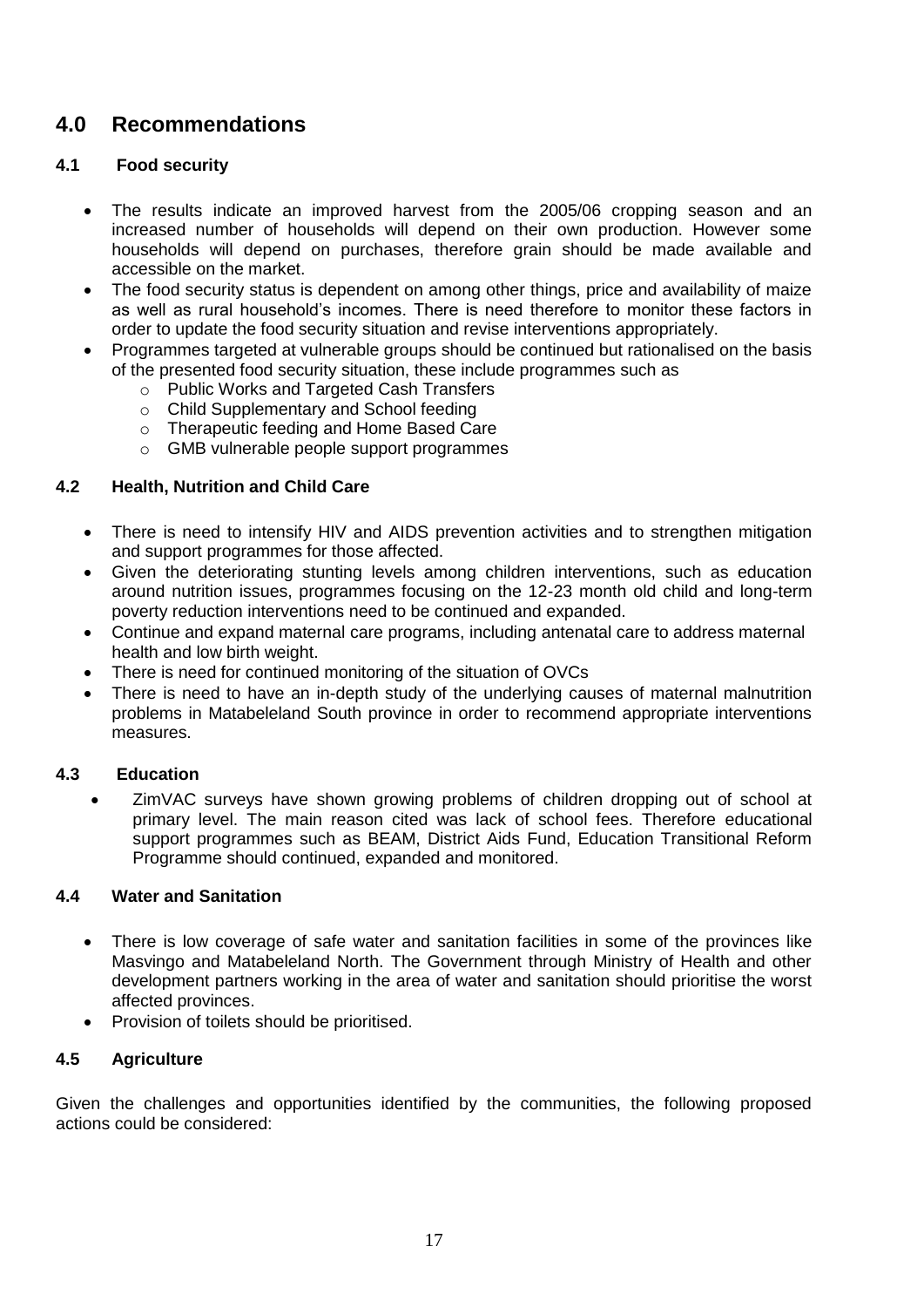- Draft power continues to be the major challenge facing communities. This problem was made worse by lack of dipping chemicals and facilities around the country, it is therefore vital for government and its development partners to:
	- Support the re-habilitation of dipping facilities and provide dipping chemicals to ensure that the animals are in good health in order to provide draft power.
	- Support livestock restocking programmes
	- Encourage and support fodder production to address the shortage of grazing identified by smallholder farmers.
	- Monitor the availability of grazing (controlled burning of veld), and intensify animal disease surveillance.
- Fertilizer and seeds should be made available on the local market timely and at affordable prices.
- Input schemes should distribute inputs before the onset of the cropping season.
- Government and development partners at all levels are urged to continue and expand irrigation programmes and also the drilling and rehabilitation of boreholes.

#### <span id="page-26-0"></span>**4.6 Funding for Vulnerability Assessments**

 ZimVAC is a government programme and as such it is recommended that government should provide core funding for its implementation.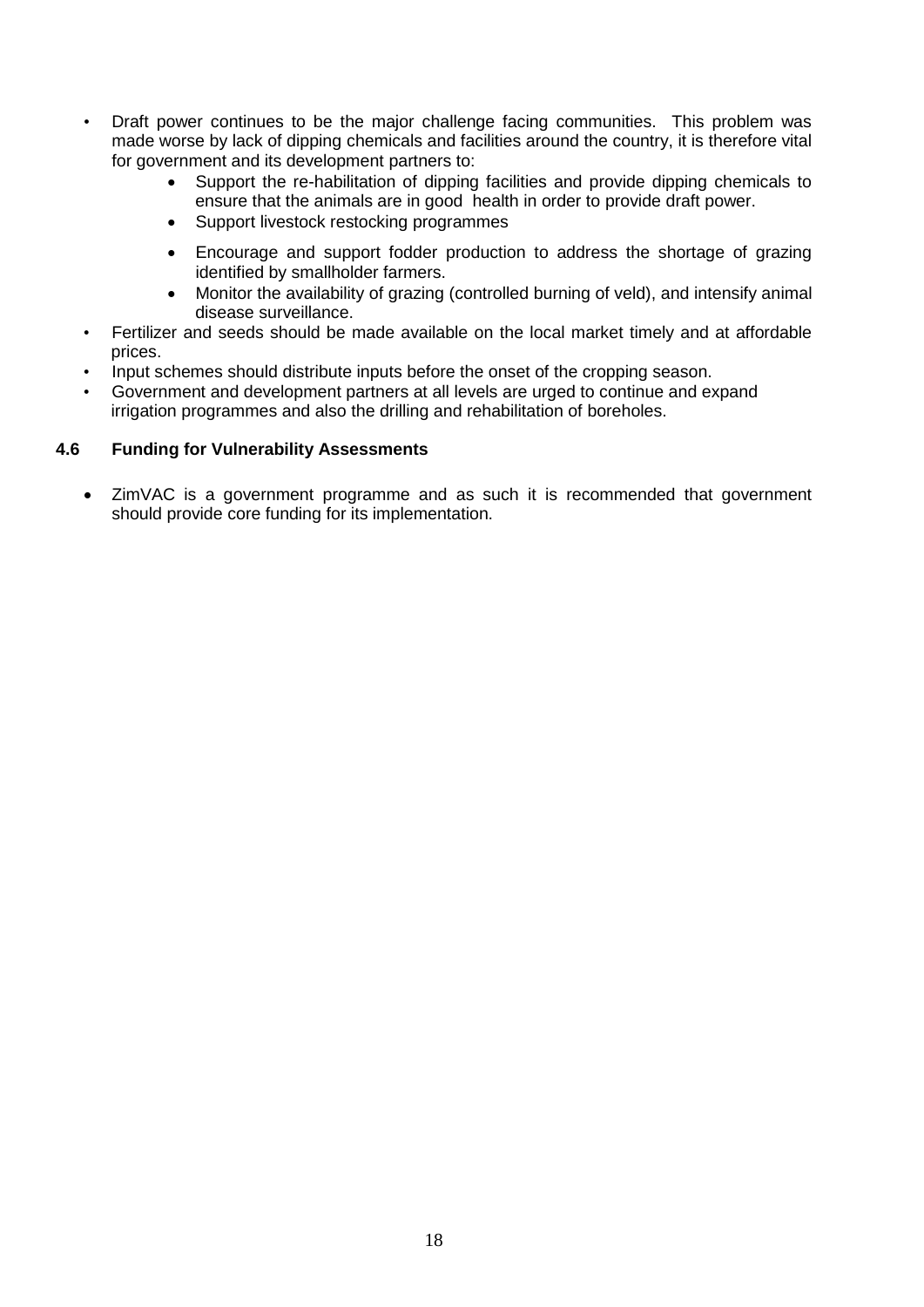<span id="page-27-0"></span>**Annex 1: Number of Food Insecurity People by District in the 2006/07 Marketing Year**

|                             |                   | Number of Food Insecurity People in the 2006/07 Marketing Year |           |           |              |            |
|-----------------------------|-------------------|----------------------------------------------------------------|-----------|-----------|--------------|------------|
|                             | <b>Population</b> |                                                                |           |           |              |            |
| <b>District</b>             | Aug-06            | Apr - Jun                                                      | Jul - Sep | Oct - Dec | Jan - Mar'07 | % Insecure |
| <b>Hwange</b>               | 62,805            | 2,893                                                          | 7,221     | 14,168    | 22,862       | 36         |
| <b>Kariba</b>               | 38,349            | 2,008                                                          | 6,247     | 9,246     | 12,287       | 32         |
| <b>Mudzi</b>                | 138,601           | 14,463                                                         | 18,078    | 26,515    | 42,183       | 30         |
| <b>Binga</b>                | 132,073           | 5,869                                                          | 16,180    | 26,891    | 38,612       | 29         |
| Rushinga                    | 67,134            | 6,307                                                          | 7,978     | 11,864    | 18,904       | 28         |
| Chiredzi                    | 229,952           | 14,274                                                         | 22,946    | 36,047    | 61,759       | 27         |
| <b>Umzingwane</b>           | 58,813            | 1,662                                                          | 4,197     | 9,319     | 14,558       | 25         |
| Insiza                      | 95,661            | 2,806                                                          | 6,826     | 14,963    | 23,429       | 24         |
| <b>Tsholotsho</b>           | 122,092           | 1,118                                                          | 5,258     | 17,671    | 29,117       | 24         |
| <b>Bulilimamangwe North</b> | 99,655            | 1,285                                                          | 4,493     | 14,076    | 23,255       | 23         |
| <b>Bubi</b>                 | 47,694            | 2,096                                                          | 3,698     | 6,873     | 10,357       | 22         |
| <b>Mberengwa</b>            | 185,563           | 2,438                                                          | 11,427    | 24,455    | 41,621       | 22         |
| <b>Nkayi</b>                | 111,118           | 5,677                                                          | 10,299    | 18,636    | 24,341       | 22         |
| <b>UMP</b>                  | 114,719           | 7,592                                                          | 10,212    | 16,265    | 25,782       | 22         |
| <b>Umguza</b>               | 79,078            | 3,555                                                          | 5,631     | 10,024    | 16,340       | 21         |
| <b>Zvishavane</b>           | 68,729            | 1,007                                                          | 3,930     | 8,294     | 14,433       | 21         |
| <b>Buhera</b>               | 225,004           | 4,336                                                          | 11,981    | 27,144    | 43,966       | 20         |
| Gutu                        | 196,115           | 3,742                                                          | 10,506    | 23,894    | 38,696       | 20         |
| <b>Gweru</b>                | 84,075            | 4,479                                                          | 6,906     | 11,680    | 16,742       | 20         |
| <b>Masvingo</b>             | 209,339           | 5,766                                                          | 12,274    | 25,046    | 41,318       | 20         |
| Chivi                       | 155,442           | 951                                                            | 8,054     | 15,648    | 29,854       | 19         |
| Gwanda                      | 125,251           | 2,091                                                          | 7,386     | 12,580    | 23,887       | 19         |
| Lupane                      | 97,109            | 4,079                                                          | 7,579     | 13,653    | 17,966       | 19         |
| <b>Mutoko</b>               | 116,505           | 6,703                                                          | 9,020     | 13,750    | 21,790       | 19         |
| Zaka                        | 184,814           | 3,306                                                          | 9,592     | 21,641    | 35,424       | 19         |
| <b>Bikita</b>               | 156,894           | 3,445                                                          | 8,174     | 17,315    | 28,553       | 18         |
| <b>Bulilimamangwe South</b> | 72,282            | 726                                                            | 3,446     | 6,742     | 13,363       | 18         |
| <b>Chipinge</b>             | 266,213           | 5,531                                                          | 13,049    | 24,089    | 48,518       | 18         |
| Chirumanzu                  | 67,284            | 1,956                                                          | 3,773     | 7,486     | 12,300       | 18         |
| <b>Guruve</b>               | 213,412           | 9,560                                                          | 14,778    | 25,676    | 37,385       | 18         |
| <b>Murehwa</b>              | 151,677           | 6,473                                                          | 10,241    | 18,478    | 27,456       | 18         |
| <b>Mwenezi</b>              | 138,397           | 1,640                                                          | 7,282     | 12,410    | 24,687       | 18         |
| <b>Centenary</b>            | 127,456           | 5,928                                                          | 9,003     | 15,134    | 21,654       | 17         |
| <b>Matobo</b>               | 104,715           | 1,418                                                          | 5,785     | 8,630     | 18,102       | 17         |
| Mt. Darwin                  | 204,936           | 8,089                                                          | 12,598    | 21,857    | 32,466       | 16         |
| <b>Mutare</b>               | 221,628           | 2,916                                                          | 8,910     | 20,667    | 36,057       | 16         |
| <b>Beitbridge</b>           | 87,904            | 981                                                            | 4,480     | 5,222     | 13,132       | 15         |
| Chegutu                     | 137,576           | 5,777                                                          | 8,545     | 13,914    | 21,024       | 15         |
| Goromonzi                   | 162,105           | 6,289                                                          | 9,723     | 16,110    | 23,821       | 15         |
| <b>Makoni</b>               | 247,831           | 9,664                                                          | 14,299    | 24,429    | 38,178       | 15         |
| <b>Marondera</b>            | 102,869           | 4,034                                                          | 6,253     | 10,470    | 15,491       | 15         |
| <b>Seke</b>                 | 78,948            | 3,237                                                          | 4,858     | 7,968     | 11,956       | 15         |
| <b>Shamva</b>               | 97,409            | 3,768                                                          | 5,822     | 9,618     | 14,219       | 15         |
| Wedza                       | 71,274            | 2,405                                                          | 3,808     | 6,794     | 10,658       | 15         |
| Chikomba                    | 110,281           | 3,488                                                          | 5,235     | 9,213     | 15,225       | 14         |
| Kadoma                      | 152,346           | 6,702                                                          | 9,445     | 14,143    | 21,395       | 14         |
| <b>Kwekwe</b>               | 166,306           | 6,747                                                          | 11,584    | 18,546    | 24,001       | 14         |